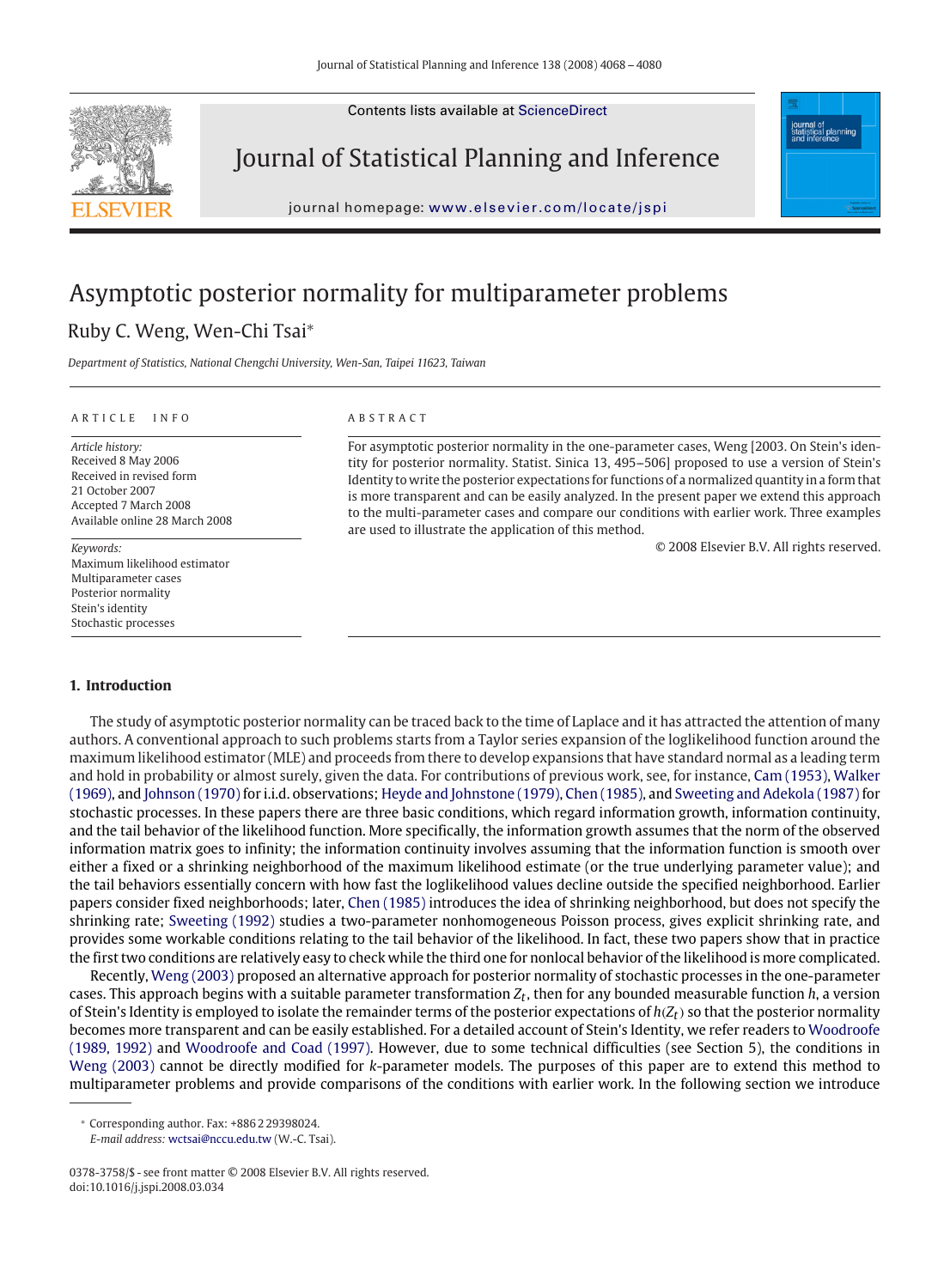the model. Section 3 reviews Stein's Identity and gives some preliminary results. Model conditions and the main theorems are provided in Section 4, where the asymptotic results are established first by assuming that the prior has a compact support and is continuously differentiable on R*k*, and then extending to more general priors. Section 5 compares our conditions with [Weng](#page-12-0) [\(2003\)](#page-12-0) and [Sweeting \(1992\).](#page-12-0) Finally, we use three examples in Section 6 to illustrate the application of this approach: Section 6.1 gives a bivariate normal model in which our conditions hold, but [Sweeting's \(1992\)](#page-12-0) fail; Sections 6.2 and 6.3 consider the exponential family and a nonhomogeneous Poisson model, respectively.

#### **2. The model**

Let  $X_t$  be a random vector distributed according to a family of probability densities  $p_\theta^t(x_t)$ , where  $t$  is a discrete or continuous parameter and  $\theta \in \Theta$ , an open subset of  $\mathscr{R}^k$ . Let  $P^t_\theta$  and  $E^t_\theta$  be the associated probability measure and expectation of  $p^t_\theta$ . Assume that the loglikelihood function  $\ell_t(\theta) = \log p_\theta^t(x_t)$  is twice continuously differentiable with respect to  $\theta$ . Denote  $\nabla \ell_t(\theta)$  as the vector of first-order partial derivatives, and  $\nabla^2\ell_t(\theta)$  as the matrix of second-order partial derivatives. Throughout let  $\hat\theta_t$  be the MLE, satisfying  $\nabla\ell_t(\hat\theta_t)=0.$  Whenever such a root exists and  $-\nabla^2\ell_t(\hat\theta_t)$  is positive definite, we define  $B_t$  and  $Z_t$  as

$$
B_t' B_t = -\nabla^2 \ell_t(\hat{\theta}_t),\tag{1}
$$

$$
Z_t = B_t(\theta - \hat{\theta}_t); \tag{2}
$$

otherwise, define  $B_t$  and  $Z_t$  arbitrarily (in a measurable way).

Consider a Bayesian model in which  $\theta$  has a prior density  $\xi$ . Then the posterior density of  $\theta$  given data  $x_t$  is  $\xi_t(\theta) \propto$  e $^{\ell_t(\theta)}\xi(\theta),$ and the posterior density of  $Z_t$  is

$$
\zeta_t(z) \propto \xi_t(\theta(z)) \propto e^{\ell_t(\theta) - \ell_t(\hat{\theta}_t)} \xi(\theta),\tag{3}
$$

where the relation of  $\theta$  and  $z$  is given in (2). Let  $P^t_\xi$  and  $E^t_\xi$  denote the conditional probability and expectation given data  $x_t$ . Suppose that  $\theta_0$  is the true underlying parameter. The goal is to establish explicit conditions under which

$$
P^{\mathbf{t}}_{\zeta}(Z_{\mathbf{t}} \in B) \to \Phi_{k}(B) \quad \text{as } \mathbf{t} \to \infty \text{ in } P^{\mathbf{t}}_{\theta_{0}}-\text{probability,}
$$
\n
$$
\tag{4}
$$

where *B* is any Borel set in  $\mathfrak{R}^k$  and  $\varPhi_k$  is the standard *k*-variate normal distribution. In what follows,  $P^t_{\theta_0}$  is abbreviated as  $P_{\theta_0}$  for convenience.

#### **3. Preliminary results**

To begin, we review Stein's Identity. Let  $\Gamma$  denote a finite signed measure of the form  $d\Gamma = f d\Phi_k$ , where f is a real-valued function defined on  $\mathscr{R}^k$  satisfying  $\int|f|\,d\varPhi_k<\infty.$  Next, write  $\varPhi_kh=\int h\,d\varPhi_k$  for functions  $h$  for which the integral is finite, and similarly write  $\varGamma h=\int h\,\mathrm{d}\varGamma$ . For  $p\geqslant0$ , denote by  $H_p$  the collection of all measurable functions  $h:\mathscr{R}^k\to\mathscr{R}$  for which  $|h(z)|\leqslant c(1+\|z\|^p)$  for some  $c > 0$ , and define  $H = \bigcup_{p \geqslant 0} H_p$ . Given  $h \in H_p$ , let  $h_0 = \Phi_k h$ ,  $h_k = h$ ,

$$
h_j(y_1, ..., y_j) = \int_{\mathfrak{R}^{k-j}} h(y_1, ..., y_j, w) \Phi_{k-j}(\mathrm{d}w),
$$
  
\n
$$
g_j(y_1, ..., y_k) = e^{(1/2)y_j^2} \int_{y_j}^{\infty} [h_j(y_1, ..., y_{j-1}, w) - h_{j-1}(y_1, ..., y_{j-1})] e^{-(1/2)w^2} \mathrm{d}w,
$$
\n(5)

for −∞*< y*1*,...,yk <sup>&</sup>lt;*<sup>∞</sup> and *<sup>j</sup>*=1*,...,k*. Then let *Uh*=*(g*1*,...,gk)* . Note that *gj(y*1*,...,yk)*=*gj(y*1*,...,yj)*, which does not involve  $y_{i+1},\ldots,y_k$ .

**Proposition 3.1** (*Stein's Identity*). Let q be a nonnegative integer. Suppose that  $d\Gamma = f d\Phi_k$ , where f is differentiable on  $\mathcal{R}^k$  for which

$$
\int_{\mathfrak{R}^k} |f| \, \mathrm{d}\Phi_k + \int_{\mathfrak{R}^k} (1 + \|z\|^q) \|\nabla f(z)\| \Phi_k(\mathrm{d}z) < \infty.
$$

*Then*,

$$
\Gamma h = \Gamma 1 \cdot \Phi_k h + \int (Uh(z))' \nabla f(z) \Phi_k(dz), \tag{6}
$$

*for all*  $h \in H_a$ .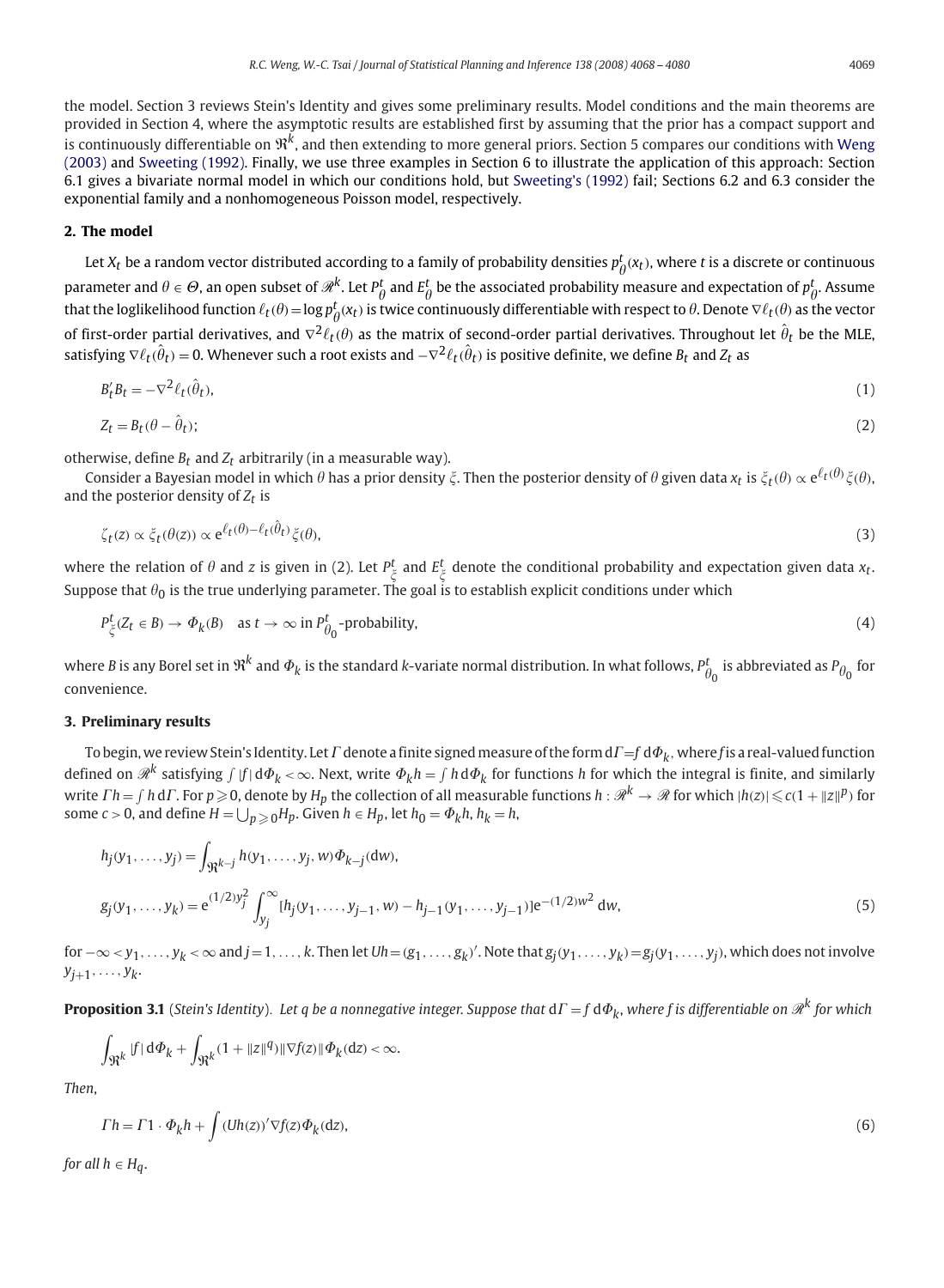**Proof.** See [Woodroofe \(1989, Proposition 1\).](#page-12-0) □

**Lemma 3.1.** If h is a bounded measurable function, then  $\|$ Uh(z) $\|\leqslant c_0$  for some  $c_0>0$  and for all  $z\in\Re^k$ . Moreover, if h(z) =  $\|z\|^p$ ,  $p\geqslant 1$ , *then for some*  $c_p > 0$ 

 $||Uh(z)|| \leqslant c_p(1 + ||z||^{p-1}).$ 

# **Proof.** See [Woodroofe \(1992\)](#page-12-0) or [Weng and Woodroofe \(2000, Lemma 8\).](#page-12-0) □

Some notations and calculations are needed. For converting the likelihood into a form close to normal, we first take a Taylor's expansion of  $\ell_t(\theta)$  at  $\hat{\theta}_t$ ,

$$
\ell_t(\theta) = \ell_t(\hat{\theta}_t) + \frac{1}{2}(\theta - \hat{\theta}_t)'\nabla^2 \ell_t(\theta_t^*)(\theta - \hat{\theta}_t),
$$

where  $\theta_{\boldsymbol{t}}^*$  lies between  $\theta$  and  $\hat{\theta}_{\boldsymbol{t}}.$  Then, letting

$$
u_t(\theta) = -\frac{1}{2}(\theta - \hat{\theta}_t)'[\nabla^2 \ell_t(\hat{\theta}_t) - \nabla^2 \ell_t(\theta_t^*)](\theta - \hat{\theta}_t),\tag{7}
$$

it follows that

$$
\ell_t(\theta) = \ell_t(\hat{\theta}_t) - \frac{1}{2} ||z_t||^2 + u_t(\theta)
$$
\n<sup>(8)</sup>

and (3) can be rewritten as

$$
\zeta_t(z) \propto \phi_k(z) f_t(z),\tag{9}
$$

where  $f_t(z) = \xi(\theta(z))$  exp[ $u_t(\theta(z))$ ] and  $\phi_k(z)$  denotes the standard *k*-variate normal density.

Throughout  $\nabla \xi$  and  $\nabla^2 \xi$  denote the gradient and Hessian of  $\xi$  with respect to  $\theta, \nabla f$  and  $\nabla^2 f$  the gradient and Hessian of  $f$  with respect to *z*, and  $(\partial^2\ell_t/\partial\theta_i\partial\theta_j)(\eta^{ij})$  denotes the Hessian matrix of  $\ell_t$  with its  $(i,j)$ -component evaluated at  $\eta^{ij}$ , respectively. More calculations are needed.

$$
\frac{\nabla f_t(Z_t)}{f_t(Z_t)} = (B'_t)^{-1} \left[ \frac{\nabla \xi(\theta)}{\xi(\theta)} + \nabla u_t(\theta) \right],\tag{10}
$$

where from (8) we have

$$
\nabla u_t(\theta) = \nabla \ell_t(\theta) - \nabla^2 \ell_t(\hat{\theta}_t)(\theta - \hat{\theta}_t). \tag{11}
$$

Moreover, by Taylor's expansions,

$$
\nabla u_t(\theta) = \left[ \left( \frac{\partial^2 \ell_t}{\partial \theta_i \partial \theta_j} (\theta^{*ij}) \right) - \nabla^2 \ell_t(\hat{\theta}_t) \right] (\theta - \hat{\theta}_t),
$$

where  $\theta^{*il} = \theta^{*ir}$ , *i*, *l*, *r* = 1, . . . , *k*, lie between  $\theta$  and  $\hat{\theta}_t$ . Therefore,

$$
(B'_t)^{-1} \nabla u_t(\theta) = \left\{ I_k - (B'_t)^{-1} \left[ -\left( \frac{\partial^2 \ell_t}{\partial \theta_i \partial \theta_j} (\theta^{*ij}) \right) \right] B_t^{-1} \right\} Z_t.
$$
 (12)

From (9), the posterior distribution of *Zt* is of a form suitable for Stein's Identity. The following two conditions on prior are needed for Proposition 3.2 and Theorem 4.1. However, in Theorems 4.2 and 4.3 the asymptotic posterior normality can be established for more general priors.

- (P1)  $\xi$  is continuously differentiable on  $\mathfrak{R}^k$ .
- (P2)  $\xi$  has a compact support  $\Theta_{\xi} \subset \mathfrak{R}^k$ .

In the proposition below, assume that there is a measurable  $\hat{\theta}_t = \hat{\theta}_t(X_t)$  and let

$$
D_t = \{ \nabla \ell_t(\hat{\theta}_t) = 0, -\nabla^2 \ell_t(\hat{\theta}_t) \text{ is positive definite} \}. \tag{13}
$$

**Proposition 3.2.** *Let q be a nonnegative integer. Suppose that*  $\xi$  *satisfies* (P1) *and* (P2). *Then, for all*  $h \in H_q$ ,

$$
E_{\xi}^{t}[h(Z_{t})] - \Phi h = E_{\xi}^{t}\left\{ [Uh(Z_{t})]' \frac{\nabla f_{t}(Z_{t})}{f_{t}(Z_{t})} \right\} \quad a.e. on \ D_{t}.
$$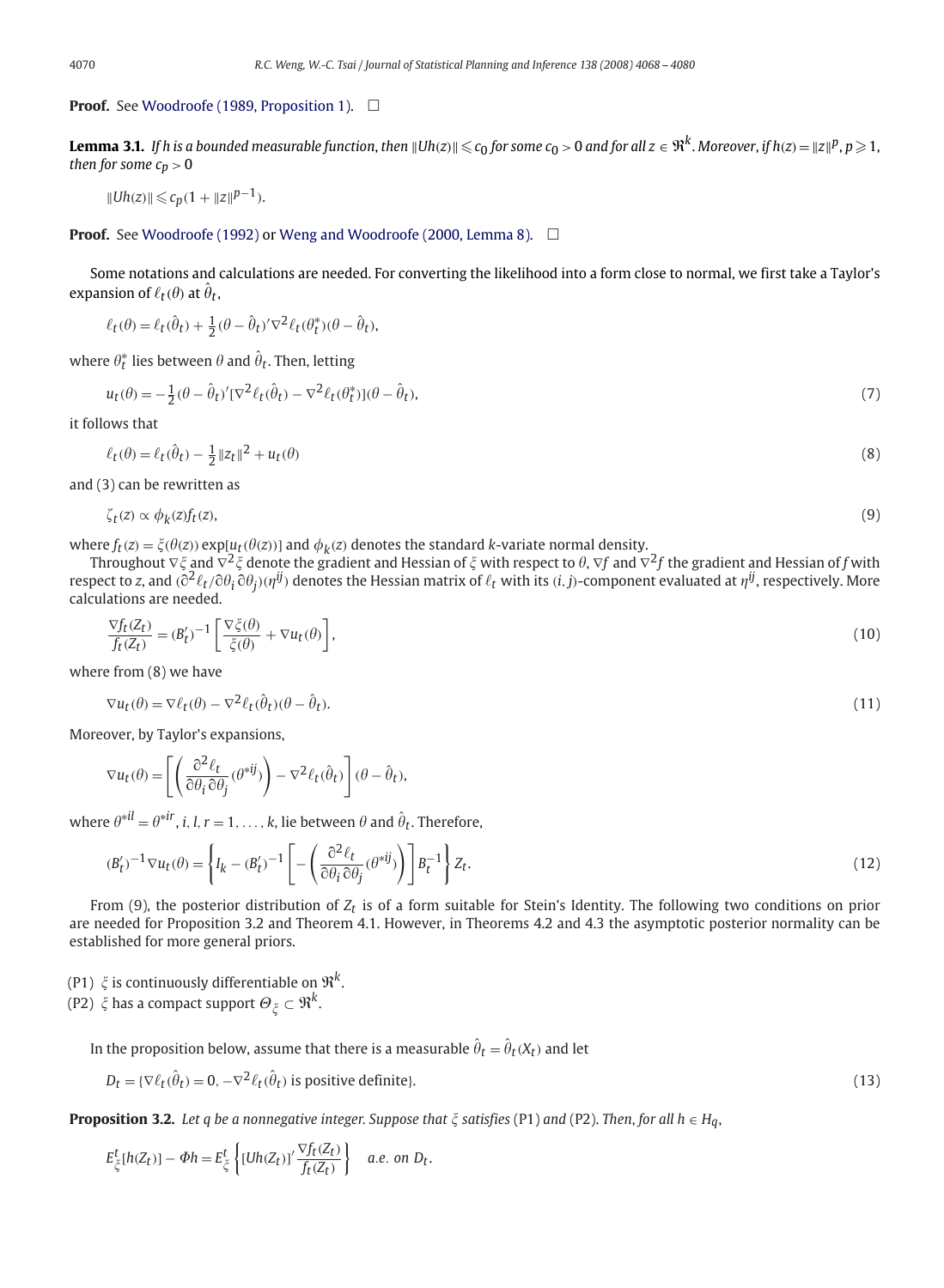$$
E_{\xi}^{t}\left\{(1+\|Z_t\|^q)\frac{\nabla f_t(Z_t)}{f_t(Z_t)}\right\}<\infty.
$$

To see it, first expand the above integral by using (10), (11), and the relation

$$
E_{\xi}^{t}\left[\frac{\|\nabla \xi(\theta)\|}{\xi(\theta)}\right] = \int_{\Theta_{\xi}} c_{t} \|\nabla \xi(\theta)\| e^{\ell_{t}(\theta)} d\theta.
$$

Then (P1) and (P2) imply that the integrands involved are continuous and bounded over  $\Theta_{\xi}$  so the desired result follows.  $\Box$ 

Thus, we have the simple consequence: *Suppose that satisfies* (P1)--(P2). *Then*, *the necessary and sufficient condition for* (4) *to hold is*

$$
E_{\zeta}^{t}\left\{[Uh(Z_t)]'\frac{\nabla f_t(Z_t)}{f_t(Z_t)}\right\} \to 0 \quad \text{in } P_{\theta_0}\text{-probability.}
$$

### **4. Main results**

We begin with some notation. Let  $D_t$  be the event defined in (13),  $\stackrel{p}{\to}$  denote convergence in  $P_{\theta_0}$ -probability as  $t\to\infty$ , and

$$
S_t = \{z : z = B_t(\theta - \hat{\theta}_t), \theta \in \Theta_{\xi}\}.
$$
\n(14)

Next, for any  $k\times k$  matrix A, the spectral norm is  $\|A\|^2=\lambda_{\max}(A'A)$ . Finally, denote by  $B(a;d)$  the  $k$ -dimensional open ball with radius *d* centered at *a*. Hereafter, we assume that the prior  $\zeta$  satisfies the following condition:

(P3) There exist  $\varepsilon_0 > 0$  and  $\delta_0 > 0$  such that  $\xi(\theta) > \varepsilon_0$  over  $B(\theta_0; \delta_0)$ .

The following three conditions are required for the likelihood. In brief, the first two conditions regard information growth and information continuity, respectively, and the last one concerns some integrability properties of  $\exp[\ell_t(\theta)-\ell_t(\theta)]$  over  $S_t$ , which essentially involves the tail behavior of the likelihood.

- (L1)  $P_{\theta_0}(D_t^c) \to 0$ ,  $||B_t^{-1}|| \stackrel{p}{\to} 0$ , and  $\hat{\theta}_t \stackrel{p}{\to} \theta_0$  as  $t \to \infty$ .
- (L2) There exists a sequence of positive constants  $\{b_t\}$  increasing to  $\infty$  such that  $\sup_{\eta^{ij}\in\{\theta:\|z_t\|\leqslant b_t\}}\|I_k+(\beta_t')^{-1}(\partial^2\ell_t/\partial\theta_i\partial\theta_j(\eta^{ij}))$  $B_t^{-1} \parallel \frac{p}{\rightarrow} 0.$
- $\|L(z)\|$  (i) Let  $b_t$  be as in (L2). There exist constants  $r \geqslant 1$  and  $c \geqslant 0$  such that for all  $\theta \in \{\|z_t\| > b_t\} \cap \Theta_{\xi}$ ,  $\|(B'_t)^{-1} \nabla u_t(\theta)\| \leqslant c\|z_t\|^r$ . (ii) There exists a nonnegative function  $g: \mathfrak{R}^+ \times \mathfrak{R}^k \to \mathfrak{R}$  for which, with  $P_{\theta_0}$ -probability tending to 1 and ∀ $\theta \in \Theta_{\xi}$ ,  $[\ell_t(\hat{\theta}_t) - \ell_t(\theta)] \geq g(t, \theta), m_t(\theta) \equiv (\det B_t) \|z_t\|^r \mathrm{e}^{-g(t, \theta)}$  are uniformly integrable in t, and  $\int_{\Theta_{\xi}^{\times}} m_t(\theta) d\theta$  are uniformly bounded in *t*. Here the constant *r* is as in (i).

Note that the uniformly bounded condition of  $\int_{\Theta_\xi^c}$   $m_t(\theta)$  d $\theta$  in (L3)(ii) is guaranteed by the uniformly integrability, provided that  $\Theta_{\xi}$  is bounded. The following facts related to conditions (L1)–(L3) will be used later.

(A) By rearranging (7) and (8) we obtain

$$
\ell_t(\hat{\theta}_t) - \ell_t(\theta) = \frac{1}{2} ||z_t||^2 - \frac{1}{2} z_t' [I_k + (B_t')^{-1} (\nabla^2 \ell_t(\theta_t^*)) B_t^{-1}] z_t.
$$

So, if (L2) holds, there exist constants  $c_1 > 0$  and  $c_1' > 0$  such that

$$
\sup_{\theta:\|z_t\|\leq c_1}[\ell_t(\hat{\theta}_t)-\ell_t(\theta)]\leq c'_1 \quad \text{with } P_{\theta_0}\text{-probability tending to 1.}
$$
\n(15)

(B) Condition (L3)(ii) ensures that for some  $0 < M < \infty$ ,

$$
\int_{S_t} e^{\ell_t(\theta) - \ell_t(\hat{\theta}_t)} dz < M \quad \text{with } P_{\theta_0} \text{-probability tending to 1,}
$$
\n(16)

$$
\int_{S_t} \|z\| e^{\ell_t(\theta) - \ell_t(\hat{\theta}_t)} dz < M \quad \text{with } P_{\theta_0} \text{-probability tending to 1,}
$$
\n(17)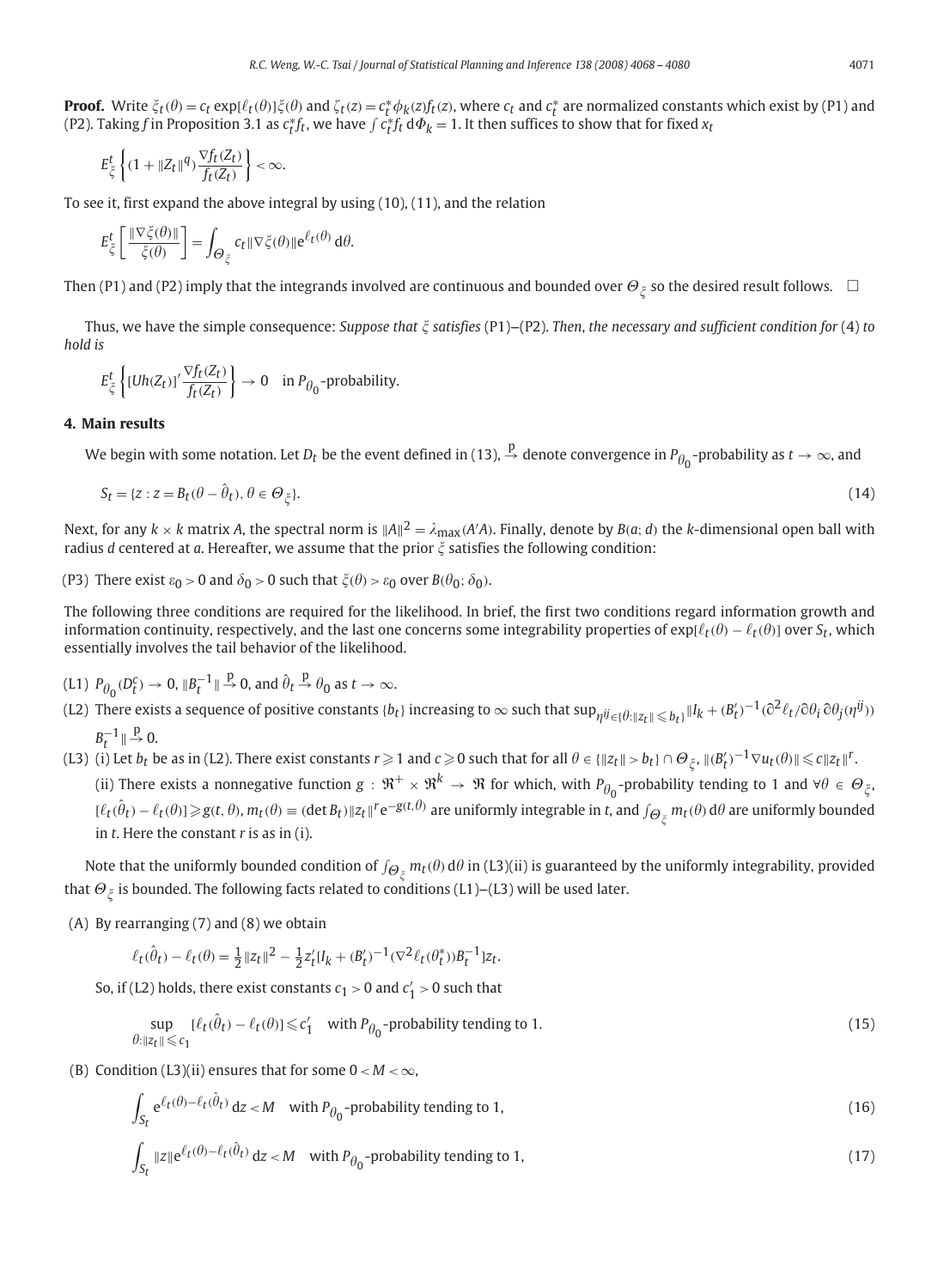and

 $\overline{1}$ 

$$
\int_{S_t \cap \{\|z\| > b_t\}} \|z\|^r e^{\ell_t(\theta) - \ell_t(\hat{\theta}_t)} dz \stackrel{p}{\to} 0,
$$
\n(18)

where  $b_t \rightarrow \infty$  as in (L2).

 $(C)$  As an alternative condition to  $(L3)(ii)$ ,  $(L3)(ii')$  also implies  $(16)$ – $(18)$ .

*(*L3*)*(ii<sup>*'*)</sup> There exists a nonnegative function  $g^*: \Re^k \to \Re$  for which, with  $P_{\theta_0}$ -probability tending to 1 and ∀ $\theta \in \Theta_{\xi}$ , [ $\ell_t(\hat{\theta}_t)$  −  $\ell_t(\theta)$ ] $\geq g^*(z_t)$  and  $\int_{\Re^k} ||z||^r e^{-g^*(z)} < \infty$ .

Note that the results in the lemma and theorems below remain valid if the condition (L3)(ii) is replaced by *(*L3*)(*ii *)*, since we only need  $(16)$ – $(18)$ .

**Lemma 4.2.** Let  $f_t$  be as in (9) and  $S_t$  as in (14). Suppose that  $\xi$  satisfies (P1)–(P3). We have (a) if conditions (L1) and (L2) hold, then there exists C<sub>1</sub> > 0 such that  $\int_{S_t} \phi_k(z) f_t(z) dz$  > C<sub>1</sub> with P<sub> $\theta_0$ </sub>-probability tending to 1; (b) if (L3)(ii) holds, then there exists C<sub>2</sub> > 0 such that  $\int_{S_t} \phi_k(z) f_t(z) dz < C_2$  with  $P_{\theta_0}$ -probability tending to  $1$ .

**Proof.** Throughout the proof, we need the following expression from  $(8)$  and  $(9)$ :

$$
\int_{S_t} \phi_k(z) f_t(z) dz = (2\pi)^{-k/2} \int_{S_t} \xi(\theta(z)) e^{-(1/2) ||z||^2 + u_t(\theta)} dz
$$
  
=  $(2\pi)^{-k/2} \int_{S_t} \xi(\theta(z)) e^{\ell_t(\theta) - \ell_t(\hat{\theta}_t)} dz.$ 

Now consider (a). Let  $\delta_0$  and  $\varepsilon_0$  be as in (P3), and recall that (L2) implies (15). By assumptions  $\|B_t^{-1}\| \stackrel{\rm p}{\to} 0$  and  $\hat\theta_t \stackrel{\rm p}{\to} \theta_0$  in (L1), we have  $P_{\theta_0}(\{\theta:\|z_t\|\leqslant c_1\}\subset B(\hat\theta_t;\delta/2)\subset B(\theta_0;\delta))\to 1.$  Therefore, with  $P_{\theta_0}$ -probability tending to 1, we have  $\zeta(\theta(z))> \varepsilon_0$  over *Iz*<sub>*t*</sub> *I* ≤ *c*<sub>1</sub>. So, (a) follows by taking *C*<sub>1</sub> =  $(2π)^{-k/2} ε_0 e^{-c'_1} f$ <sub>*Iz*<sub>1</sub> dz.</sub>

Next, (b) follows by (16) and the boundedness of  $\zeta$  (by (P1) and (P2)).  $\Box$ 

From (8) and (9),

$$
E_\xi^t\left(\frac{\|\nabla \xi\|}{\xi}\right)=\frac{\int_{S_t}\|\nabla \xi\|\phi_k(z)\mathrm{e}^{u_t(\theta)}\,\mathrm{d} z}{\int_{S_t}\phi_k(z)f_t(z)\,\mathrm{d} z}=\frac{(2\pi)^{-k/2}\int_{S_t}\|\nabla \xi\|\mathrm{e}^{\ell_t(\theta)-\ell_t(\hat\theta_t)}\,\mathrm{d} z}{\int_{S_t}\phi_k(z)f_t(z)\,\mathrm{d} z}.
$$

Therefore, by boundedness of  $\nabla \xi$ , (L3)(ii), and the arguments in Lemma 4.2, we have the following corollary.

 $\bf{Corollary 4.1.}$  *Under the same conditions as in Lemma* 4.2, *there exists*  $0 < C < \infty$  *such that*  $E^t_\zeta(\|\nabla \xi\|/\zeta) \leq C$  with  $P_{\theta_0}$ -probability *tending to* 1.

**Theorem 4.1.** Let h be any bounded measurable function. Suppose that the prior  $\xi$  satisfies (P1)-(P3) and the likelihood satisfies  $(L1)$ – $(L3)$ . *Then*,  $E^t_{\xi}[h(Z_t)] \stackrel{\text{p}}{\rightarrow} \Phi h$ .

**Proof.** Throughout the proof, we note that *Uh* is bounded by Lemma 3.1, and  $\xi$  is bounded by (P1) and (P2). From (10) and Proposition 3.2, for a.e. on *Dt*,

$$
E_{\xi}^{t}[h(Z_{t})] - \Phi h = E_{\xi}^{t}\left\{ [Uh(Z_{t})]'B_{t}^{\prime - 1} \frac{\nabla \xi}{\xi} \right\} + E_{\xi}^{t}[Uh(Z_{t})]'B_{t}^{\prime - 1}\nabla u_{t}(\theta)]
$$
  
=  $I_{t} + II_{t}$  say. (19)

Since  $P_{\theta_0}$  ( $D_t^c$ )  $\to$  0 by (L1), it suffices to show ( $I_t$  +  $I\!I_t$ )  $\stackrel{\rm p}{\to}$  0. First,  $I_t$   $\stackrel{\rm p}{\to}$  0 follows from Corollary 4.1 and the assumption  $\|B_t^{-1}\|\stackrel{\rm p}{\to}$  0 under (L1).

Next, consider *II<sub>t</sub>*. Write

$$
II_t = \frac{\int_{S_t} [Uh(z)]' B_t'^{-1} \nabla u_t(\theta) \phi(z) f_t(z) dz}{\int_{S_t} \phi(z) f_t(z) dz},
$$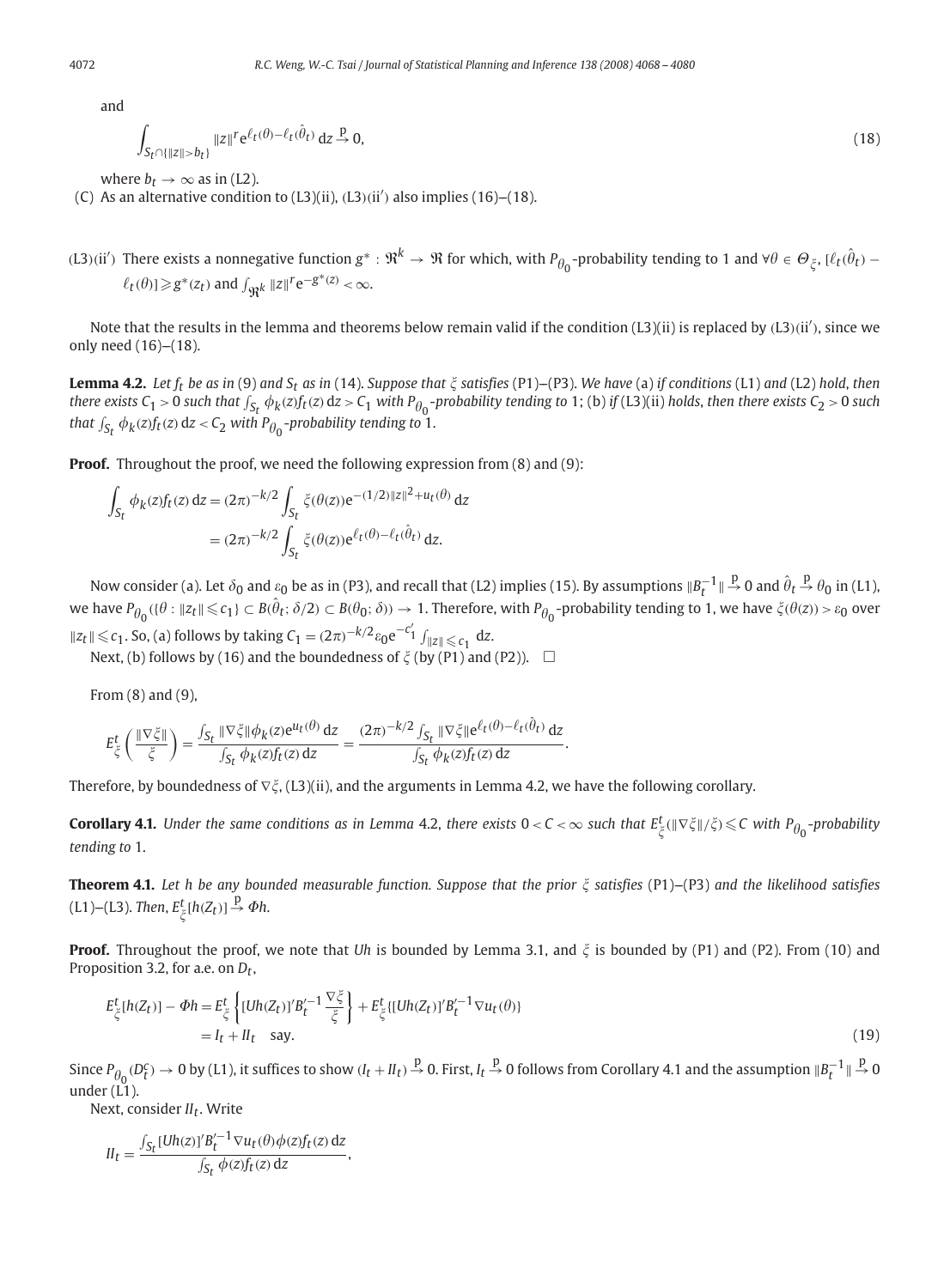where by Lemma 4.2(a) the denominator is bounded below by some  $C_1 > 0$ ; therefore, we need only to show that the numerator  $\stackrel{p}{\to}$  0. Now, decompose the numerator into integrations over  $\|z\|\leqslant b_t$  and  $\|z\|>b_t$ , and denote the corresponding integrals as  $II_t^{(1)}$ and  $II_t^{(2)}$ , respectively. By (12), (P1)–(P2), and Lemma 3.1, there exists  $C > 0$  such that

$$
|II_t^{(1)}| \leq \int_{\|z\| \leq b_t} |[Uh(z)]'B_t'^{-1} \nabla u_t(\theta)|\xi(\theta(z))e^{\ell_t(\theta) - \ell_t(\hat{\theta}_t)} dz
$$
  

$$
\leq C \left\{ \sup_{\theta: \|z\| \leq b_t} \left\| I_k - (B_t')^{-1} \left[ -\left( \frac{\partial^2 \ell_t}{\partial \theta_i \partial \theta_j} \right) (\theta^{*ij}) \right] B_t^{-1} \right\| \right\} \int_{\|z\| \leq b_t} \|z\| e^{\ell_t(\theta) - \ell_t(\hat{\theta}_t)} dz.
$$

So,  $II_t^{(1)}$  $\stackrel{p}{\rightarrow}$  0 by (L2) and (17). Finally, by (P1)–(P2), (L3)(i), and Lemma 3.1, there exists *C* > 0 such that

$$
|I_I^{(2)}| \leqslant C \int_{S_t \cap \{\|z\| > b_t\}} \|z\|^r e^{\ell_t(\theta) - \ell_t(\hat{\theta}_t)} dz,
$$

which  $\stackrel{p}{\rightarrow} 0$  by (18).  $\Box$ 

Proposition 3.2 requires (P1) and (P2), which exclude priors such as uniform (not continuously differentiable on  $\mathcal{R}^k$ ) and normal (not having compact support). The next two theorems consider more general priors. The following notation is needed:

$$
S_t^* \equiv \{z : z = B_t(\theta - \hat{\theta}_t), \theta \in \Theta\}.
$$
\n(20)

**Theorem 4.2.** Let  $\xi$  be a prior on  $\Theta$ . Suppose the following conditions hold:

- (i) there exists a sequence of priors { $\xi_n$ ,  $n\geqslant1$ } with supports  $\Theta_{\xi_n}$  such that (P1)–(P2) are satisfied, (P3) is satisfied with the same  $\varepsilon_0$ and  $\delta_{0}$ ,
- (ii)  $\sup_{\theta \in \Theta} |\xi_n(\theta) \xi(\theta)| \to 0 \text{ as } n \to \infty,$
- (iii) *the likelihood satisfies* (L1)–(L3), *but with*  $\Theta_{\xi}$  *in* (L3) *replaced by*  $\Theta_{\xi_n}$ ,
- (iv) *there exists*  $0 < M_* < \infty$ , *not depending on t*, *such that the likelihood satisfies the following*:

$$
\int_{S_t^*} e^{\ell_t(\theta) - \ell_t(\hat{\theta}_t)} dz \le M_* < \infty \quad \text{with } P_{\theta_0} \text{-probability tending to 1.}
$$
\n(21)

Then, for any bounded measurable h we have  $E^t_{\xi}[h(Z_t)] \stackrel{\text{p}}{\rightarrow} \Phi$ h.

Note that if  $\Theta_{\xi_n}$  in (iii) above is replaced by  $\Theta$ , then (16) holds with  $S_t$  replaced by  $S_t^*$ , which is exactly (21).

**Proof.** To start, notice that one can assume  $|h| \leq 1$  without losing generality, and that by (i) and (iii) we can apply Theorem 4.1 to obtain that for each  $n \geqslant 1$ ,  $E_{\breve{\zeta}_R}^t h(Z_t) \stackrel{\text{p}}{\rightarrow} \varPhi h$  as  $t \rightarrow \infty$ . Next, write

$$
E_{\zeta}^{t}h(Z_{t}) = \frac{\int_{S_{t}^{*}} \zeta(\theta(z))h(z)e^{\ell_{t}(\theta)-\ell_{t}(\hat{\theta}_{t})} dz}{\int_{S_{t}^{*}} \zeta(\theta(z))e^{\ell_{t}(\theta)-\ell_{t}(\hat{\theta}_{t})} dz}
$$
  
\n
$$
= \frac{\int_{S_{t}^{*}} \zeta_{n}(\theta(z))h(z)e^{\ell_{t}(\theta)-\ell_{t}(\hat{\theta}_{t})} dz + \int_{S_{t}^{*}} [\zeta(\theta(z)) - \zeta_{n}(\theta(z))]h(z)e^{\ell_{t}(\theta)-\ell_{t}(\hat{\theta}_{t})} dz}{\int_{S_{t}^{*}} \zeta_{n}(\theta(z))e^{\ell_{t}(\theta)-\ell_{t}(\hat{\theta}_{t})} dz + \int_{S_{t}^{*}} [\zeta(\theta(z)) - \zeta_{n}(\theta(z))]e^{\ell_{t}(\theta)-\ell_{t}(\hat{\theta}_{t})} dz}
$$
  
\n
$$
= \frac{(\text{Nume})_{1} + (\text{Nume})_{2}}{(\text{Denom})_{1} + (\text{Denom})_{2}}.
$$
 (22)

By (i), (L1), (L2), and a similar proof of Lemma 4.2(a) we can find a  $C_*>0$ , independent of *n*, such that for each  $n\geqslant 1$ 

$$
(\text{Denom})_1 = \int_{S_t^*} \xi_n(\theta(z)) e^{\ell_t(\theta) - \ell_t(\hat{\theta}_t)} dz \geq C_* > 0 \quad \text{with } P_{\theta_0}\text{-probability tending to 1.}
$$

Then, by (ii) and (iv) we have that *(*Nume*)*<sup>2</sup> and *(*Denom*)*<sup>2</sup> are bounded by

$$
\sup_{\theta \in \Theta} |\xi_n(\theta) - \xi(\theta)| \int_{S_t^*} e^{\ell_t(\theta) - \ell_t(\hat{\theta}_t)} dz \le \sup_{\theta \in \Theta} |\xi_n(\theta) - \xi(\theta)| M_* \equiv a_n \to 0.
$$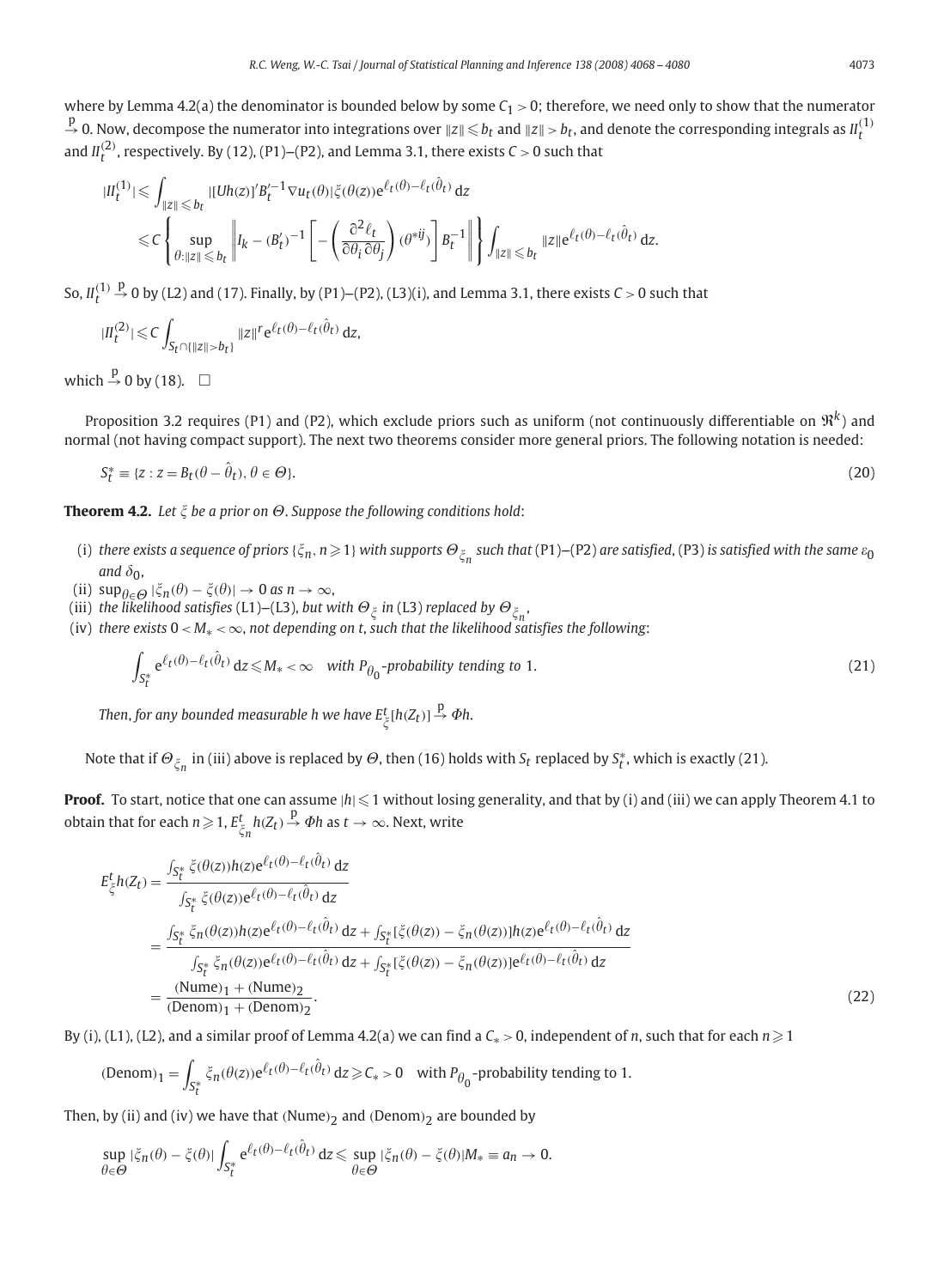Finally, dividing both the numerator and the denominator of (22) by *(*Denom*)*1, we have that for each fixed *n*

$$
\frac{\Phi_k h - a_n C_*^{-1}}{1 + a_n C_*^{-1}} \leq \liminf_{t \to \infty} E_{\xi}^t h(Z_t) \leq \limsup_{t \to \infty} E_{\xi}^t h(Z_t) \leq \frac{\Phi_k h + a_n C_*^{-1}}{1 - a_n C_*^{-1}};
$$

hence, the desired result follows since  $a_n \to 0$  as  $n \to \infty$ .  $\Box$ 

Conditions (i) and (ii) in the above theorem imply that  $\zeta$  must be continuous and bounded; however,  $\zeta$  need not have a compact support or be continuously differentiable on  $\mathfrak{R}^k$ . So, the theorem applies to priors such as normal, Gamma(p,  $\lambda$ ) with a shape parameter  $p\geqslant 1$ , and Beta(r, s) with (r, s)  $\in$  {(1, 2)  $\times$  (1,  $\infty$ )}  $\cup$  {(1,  $\infty)$   $\times$  (1, 2)}. For unbounded or non-differentiable (on  $\mathfrak{R}^k$ ) priors such as Beta(r, s) with  $r \leqslant 1$  or  $s \leqslant 1$ , and Gamma(p,  $\lambda$ ) with a shape parameter  $p < 1$ , we provide the following theorem.

**Theorem 4.3.** Let  $\xi$  be a prior on  $\Theta$ . Suppose the following conditions hold:

- (i) there exists a sequence of priors { $\xi_n$ ,  $n\geqslant1$ } with supports  $\Theta_{\xi_n}$  such that (P1)–(P2) are satisfied, (P3) is satisfied with the same  $\varepsilon_0$ and  $\delta_0$ ;
- (ii) there exists a sequence of sets {A<sub>n</sub>, n  $\geq$  1} such that  $\theta_0 \in A_n$ , A<sub>n</sub>  $\neq \Theta$ , and the Lebesgue measure of  $A_n^c \equiv \Theta \setminus A_n$  approaches 0;
- (iii)  $\sup_{\theta \in A_n} |\xi_n(\theta) \xi(\theta)| \to 0;$
- $(iv)$   $|\xi_n| \leqslant |\xi|$  on  $A_n^c$ ;
- (v) *the likelihood satisfies* (L1)–(L3), *but with*  $\Theta_{\xi}$  *in* (L3) *replaced by*  $\Theta_{\xi_n};$
- (vi) *there exists*  $0 < M_* < \infty$ , *not depending on t*, *such that* (21) *holds*;
- (vii) there exists some  $n_0 > 0$  such that ( $\det B_t$ ) $\zeta(\theta) e^{-g(\theta,t)} 1_{A_{n_0}^c}$  is uniformly integrable in t, where  $g(\theta, t)$  is as in L3(ii).

Then, for any bounded measurable h we have  $E^t_{\xi}[h(Z_t)] \stackrel{\text{p}}{\rightarrow} \varPhi$ h.

**Proof.** We give only a sketch of the proof as it resembles that of Theorem 4.2. To begin, by (i) and (v) we can apply Theorem 4.1 for  $\zeta_n$ ,  $n \geqslant 1$ ; and we can write  $E^t_{\zeta}h(Z_t)$  as in (22). A similar argument shows that by (i), (L1), and (L2) there exists a  $C_*>0$ , independent of *n*, such that for each  $n\!\geqslant\!1$ 

 $(Denom)<sub>1</sub> \geqslant C<sub>*</sub> > 0$  with *P*<sub> $\theta_0$ </sub>-probability tending to 1.

Next, letting  $A_{n,t} = \{z: z = B_t(\theta - \hat{\theta}_t), \theta \in A_n\}$  and  $S_t^*$  be as in (20), both  $(\text{Nume})_2$  and  $(\text{Denom})_2$  are bounded by

$$
\int_{S_{t}^{*}} |\xi(\theta(z)) - \xi_{n}(\theta(z))| e^{\ell_{t}(\theta) - \ell_{t}(\hat{\theta}_{t})} dz
$$
\n
$$
= \int_{A_{n,t}} |\xi(\theta(z)) - \xi_{n}(\theta(z))| e^{\ell_{t}(\theta) - \ell_{t}(\hat{\theta}_{t})} dz + \int_{S_{t}^{*} \setminus A_{n,t}} |\xi(\theta(z)) - \xi_{n}(\theta(z))| e^{\ell_{t}(\theta) - \ell_{t}(\hat{\theta}_{t})} dz,
$$

where by (vi) the first integral is bounded by  $\sup_{\theta \in A_n} |\xi(\theta) - \xi_n(\theta)| M_*$ , which approaches 0 as  $n \to \infty$  by assumption (iii); and by assumptions (ii), (iv), and (vii) the second integral is bounded by

$$
\int_{S_t^* \backslash A_{n,t}} 2 \xi(\theta(z)) e^{\ell_t(\theta) - \ell_t(\hat{\theta}_t)} dz \leq \sup_t \int_{A_n^c} 2 \xi(\theta) ( \det B_t) e^{-g(t,\theta)} d\theta \equiv m_n^*,
$$

which approaches 0 as  $n \to \infty$ . Then, the result follows.  $\square$ 

#### **5. Comparison with earlier work**

Since this work is closely related to [Weng \(2003\)](#page-12-0) and [Sweeting \(1992\),](#page-12-0) this section compares the present conditions with these two papers. To compare with [Weng \(2003\),](#page-12-0) we first note that she only considered the one-dimensional case. In such case, one has the property that  $\sup_{z} |zUh(z)| < \infty$  for bounded *h*; therefore, by (12),

$$
| [Uh(Z_t)]'(B'_t)^{-1} \nabla u_t(\theta) | \leq C \left| 1 - \frac{\ell_t''(\theta^*)}{\ell_t''(\hat{\theta}_t)} \right|,
$$
\n
$$
(23)
$$

for some *C* > 0, and the analysis of *II*<sub>t</sub> in (19) is simpler. For multi-parameter cases, we have sup<sub>*z*</sub> $|z^T U h(z)|$  <  $\infty$  for any bounded *h*; however, it does not lead to an inequality like (23) because here  $[Uh(Z_t)]'(B'_t)^{-1} \nabla u_t(\theta)$  involves cross terms  $z_i(Uh)_j(z)$ ,  $i \neq j$ , where *(Uh)j* denotes the *j*th component of *Uh*. Of course, if the Hessian matrix of the loglikelihood function is diagonal, we have a multivariate version of (23).

Next, the prior conditions in [Weng \(2003\)](#page-12-0) are quite restrictive. It is assumed that the prior  $\xi$  is continuous and strictly positive on some closed interval [*a, b*], and is continuously differentiable on *(a, b)*. Here we allow priors to be more general.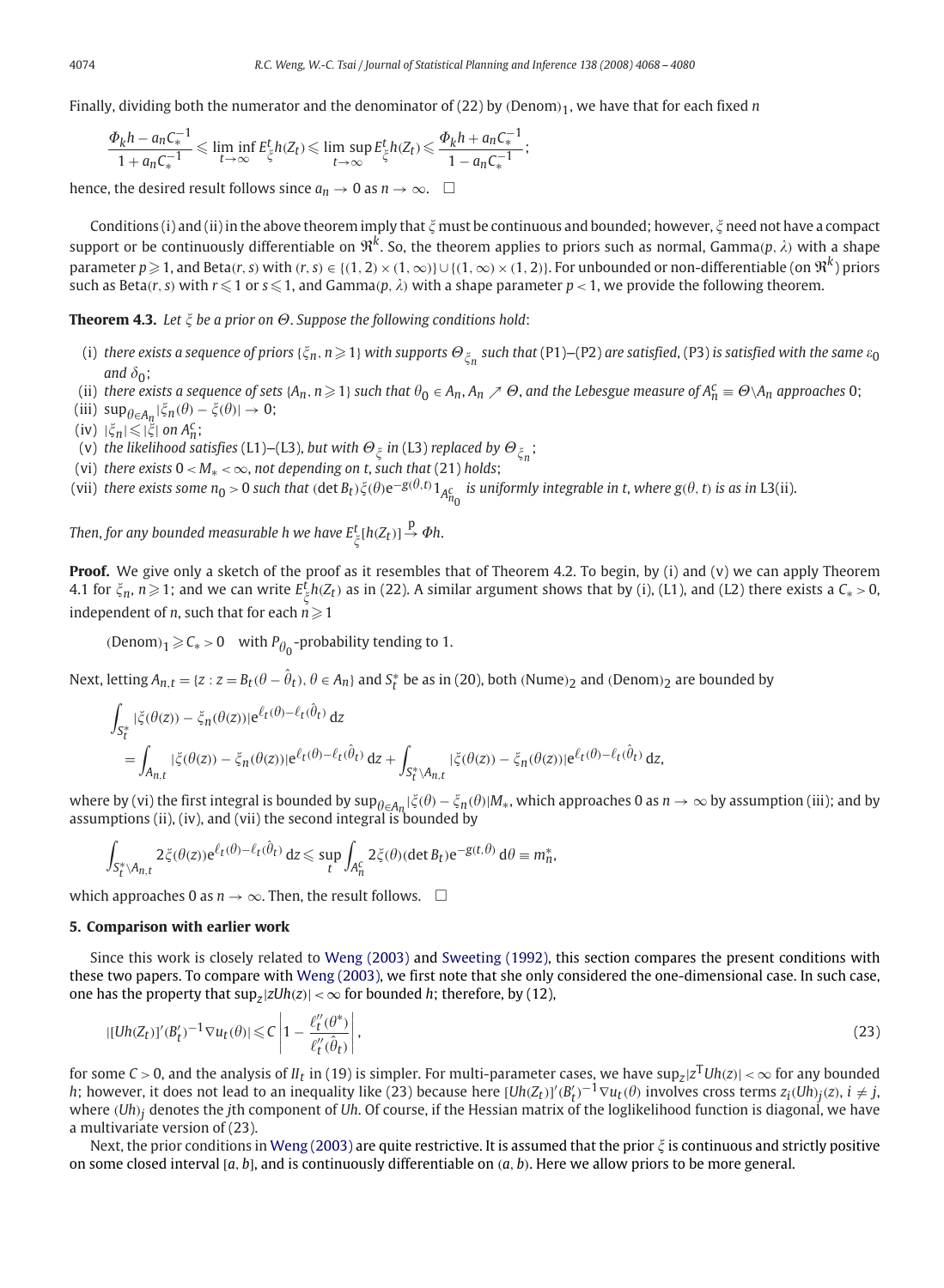To compare with [Sweeting's \(1992\)](#page-12-0) conditions, note that both have similar conditions on information growth and information continuity, but our condition on the nonlocal behavior of the likelihood is different from his. More explicitly (using our notations) his (C6) states that

C6 (Nonlocal behavior).

$$
(\det B_t) \int_{\theta \in N_t^c(\hat{\theta}_t, c_t)} e^{\ell_t(\theta) - \ell_t(\hat{\theta}_t)} \zeta(\theta) d\theta \to 0,
$$

where  $N_t(\psi, c) \equiv {\theta : |[(-\nabla^2 \ell_t(\psi))^{1/2}]'(\theta - \psi)| < c}$  and  $c_t \to \infty$  such that

$$
\sup_{\theta \in N_t(\hat{\theta}_t, c_t)} \|(-\nabla^2 \ell_t(\hat{\theta}_t))^{-1/2} (\nabla^2 \ell_t(\theta) - \nabla^2 \ell_t(\hat{\theta}_t)) [((-\nabla^2 \ell_t(\hat{\theta}_t))^{-1/2}]'] \| \to 0.
$$

As he pointed out, condition C6 can be difficult to check in its present form; therefore, he proposed condition  $C6*(i)$ –(iii) that reduces the region over which it is necessary to check nonlocal behavior of the posterior distribution. Furthermore, when information on different parameters does not vary too wildly, he proposed Lemma 2.3, which is helpful to check C6\*(iii). The stochastic versions of C6\* and Lemma 2.3 are his D6 and Lemma 3.3. The condition D6 states that

D6 (Nonlocal behavior). For each  $t \in \mathcal{T}$  there exists a nonrandom open convex set  $C_t$  containing  $\theta_0$  which satisfies

- (i)  $P_{\theta_0}(-\nabla^2 \ell_t(\theta))$  is positive definite on  $C_t$ )  $\to 1$ .
- (ii)  $\xi(\theta)$  eventually bounded on  $C_t$ .
- (iii)  $(\det B_t) \int_{\theta \notin C_t} e^{\ell_t(\theta) \ell_t(\hat{\theta}_t)} \xi(\theta) d\theta \stackrel{p}{\to} 0.$

However, by the proof of his Lemma 2.2, for his C6 and C6\* to be equivalent, it is necessary that  $\xi(\theta)$  be uniformly bounded in  $\mathcal{C}_t$ ; that is, D6(ii) is indeed the following:

 $\sup \xi(\theta) < M < \infty$  where *M* does not involve *t*.  $\theta \in C_t$ 

So, D6 can be difficult to check when  $\zeta$  is unbounded. In contrast, unlike his D6(iii), our L3(ii), (16), and (21) do not have  $\zeta$  in the integrand. In Section 6.1 we provide an example where our conditions hold, but his Lemma 3.3 and D6 fail. On the other hand, our approach has some disadvantages too. Take the nonhomogeneous Poisson model in Section 6.3 as an example. With the choice of  $g(t, \theta)$  in (34), when  $\xi$  has an unbounded support though it can be shown that

$$
(\det B_t) \int_{\Theta} e^{\ell_t(\theta) - \ell_t(\hat{\theta}_t)} \xi(\theta) d\theta < M < \infty,
$$

for some *M* not involving *t*, it is difficult to see whether (21) holds. Therefore, we have to assume that the prior has a compact support, which, however, is not required in [Sweeting \(1992\).](#page-12-0)

# **6. Examples**

Three examples are given to illustrate our method in this section. First, we give an example for which the eigenvalue condition for Lemma 3.3 in [Sweeting \(1992\)](#page-12-0) does not hold but the conditions for our Theorem 4.3 do hold. Secondly, we consider an i.i.d. sequence from exponential families, where Theorems 4.1–4.3 all apply. Then, we revisit a nonhomogeneous Poisson model.

#### *6.1. A bivariate normal model*

Consider a sequence of independent bivariate normal variables

$$
X_n = (X_{n1}, X_{n2})' \sim N(\theta_1 n^{-1/2}, \theta_2 n^{-1/4} \exp[\frac{1}{2}n^{1/2}], 1, 1, 0), \quad n = 1, ..., t.
$$

It is easy to show that

$$
\hat{\theta}_t=(\hat{\theta}_{t1},\hat{\theta}_{t2})'=\left(\frac{\sum_{n=1}^t n^{-1/2}X_{n1}}{\sum_{n=1}^t n^{-1}},\,\frac{\sum_{n=1}^t n^{-1/4}\exp[\frac{1}{2}n^{1/2}]X_{n2}}{\sum_{n=1}^t n^{-1/2}\exp(n^{1/2})}\right)'\overset{\mathbf{p}}{\to}(\theta_1,\theta_2)'
$$

 $\setminus$ ,

and that

$$
-\nabla^2 \ell_t(\theta) = \begin{pmatrix} \sum_{n=1}^t n^{-1} & 0\\ 0 & \sum_{n=1}^t n^{-1/2} \exp(n^{1/2}) \end{pmatrix}
$$

not depending on the parameters. So,

$$
B_t = \begin{pmatrix} (\sum_{n=1}^t n^{-1})^{1/2} & 0\\ 0 & (\sum_{n=1}^t n^{-1/2} \exp(n^{1/2}))^{1/2} \end{pmatrix} = \begin{pmatrix} b_{t1} & 0\\ 0 & b_{t2} \end{pmatrix}
$$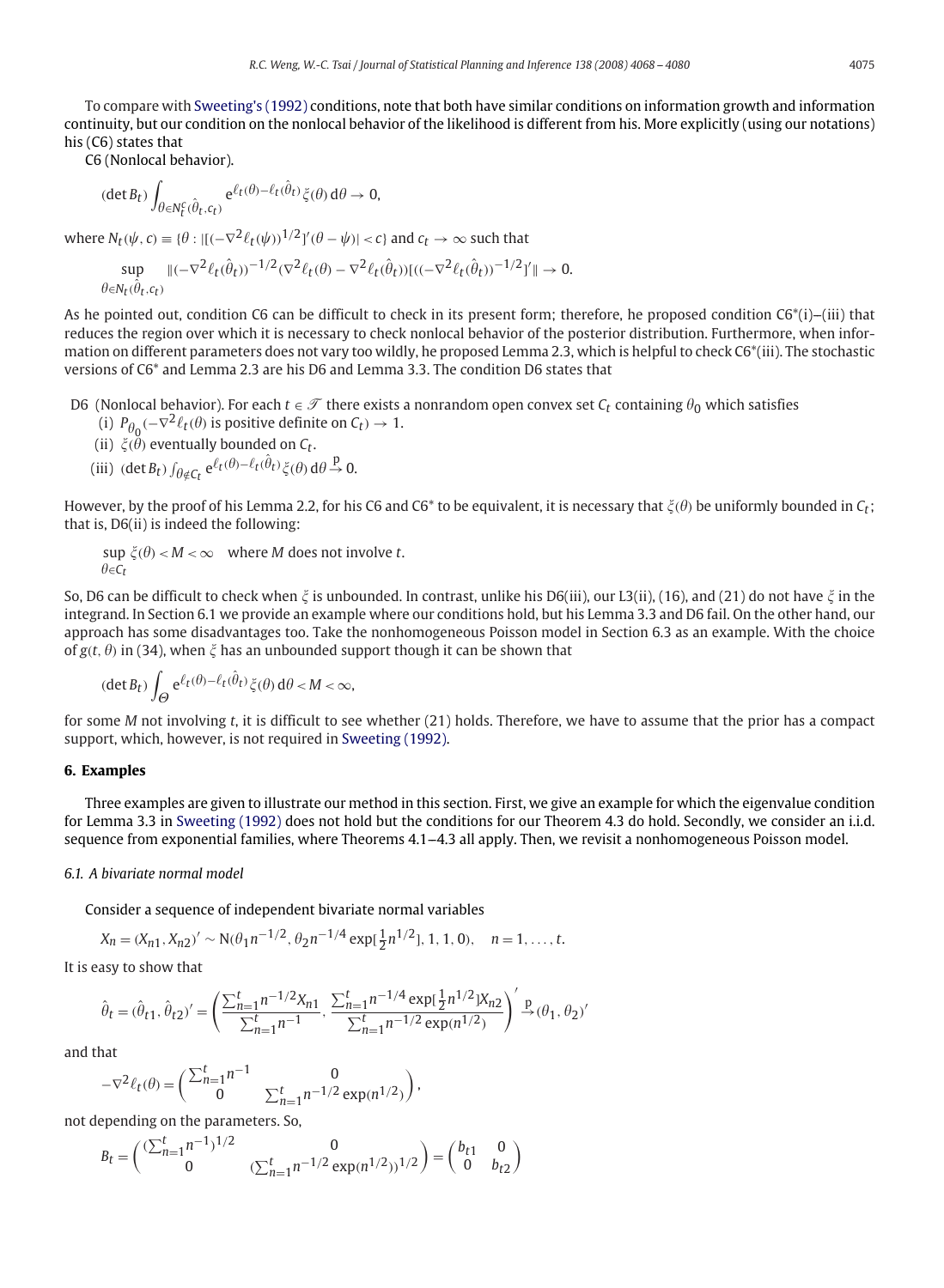and

$$
(B'_t)^{-1} \left( \frac{\partial^2 \ell_t}{\partial \theta_i \partial \theta_j} (\eta^{ij}) \right) B_t^{-1} = -I_k.
$$

Therefore, (L1) holds easily; (L2) holds with arbitrary  $b_f\to\infty;$  by (12), (L3)(i) holds for any  $r\!\geqslant\!1$  and  $c\!\geqslant\!0$ . Moreover, (L3)(ii) is satisfied since  $\ell_t(\hat{\theta}_t) - \ell_t(\theta) = \|z_t\|^2/2$  and  $\int_{\Re^k} \|z\|^{r} e^{-\|z\|^2/2} dz < \infty$  for any  $r \ge 1$ . Hence, the asymptotic posterior normality holds if  $\zeta$  satisfies (P1)–(P3) or conditions (i)–(ii) in Theorem 4.2.

To illustrate how Theorem 4.3 works, below we consider the case where the prior distributions of  $\theta_i$ ,  $i=1,2$  are independent Gamma $(p_i,\lambda_i)$  with  $p_i$  < 1. Note that the prior densities approach  $\infty$  at 0. It is easily seen that the likelihood satisfies (L1)–(L3) with  $\Theta_\xi$  in (L3) replaced by  $\Theta$ , and (i)–(vi) in Theorem 4.3 are satisfied. So, it suffices to check condition (vii). Take  $A_n$  = {( $\theta_1$ ,  $\theta_2$ ) :  $\theta_1\geqslant1/n$  or  $\theta_2\geqslant1/n$ ). Denote the true parameter as  $\theta_0=$  ( $\theta_{01}$  ,  $\theta_{02}$  )'. So,  $\theta_{0i}$   $>$  0,  $i$   $=$  1, 2. Let  $n_0$  be large enough such that 1/ $n_0$  <  $\theta_{01}$  /2 and  $1/n_0 < \theta_{02}/2$ . Write

$$
\int \xi(\theta_1, \theta_2) e^{-\|z\|^2/2} (\det B_t) 1_{A_{n_0}^c} d\theta = \int_0^{1/n_0} \int_0^{1/n_0} \xi(\theta_1, \theta_2) e^{-(\sum_{i=1}^2 b_{ti}^2 (\theta_1 - \hat{\theta}_{t1})^2)/2} b_{t1} b_{t2} d\theta_1 d\theta_2.
$$
 (24)

Note that if for  $i=1,2$   $\theta_i\in (0,1/n_0)$ , then  $\{\vert\theta_{0i}-\hat{\theta}_{ti}\vert<\theta_{0i}/4\}\subseteq \{\vert\theta_i-\hat{\theta}_{ti}\vert>\theta_{0i}/4\}$ ; moreover, since  $\hat{\theta}_t\stackrel{\rm p}{\to}\theta_0$ , we have that with  $P_{\theta_0}$ -probability tending to 1,  $|\theta_i - \hat{\theta}_{ti}|$  >  $\theta_{0i}/4$ ; and therefore, with  $P_{\theta_0}$ -probability tending to 1,

$$
\exp\left[-\frac{\sum_{i=1}^2b_{ti}^2(\theta_i-\hat{\theta}_{ti})^2}{2}\right]b_{t1}b_{t2}\leqslant C\quad\forall t,
$$

for some  $0 < C < \infty$ . Then, together with (ii) in Theorem 4.3, condition (vii) follows since the integrand in (24) is bounded by  $C\zeta(\theta)$ , which is integrable on  $A_{n_0}^c$ .

To compare with the conditions D1--D6 in [Sweeting \(1992\),](#page-12-0) below we shall check his D6 and Lemma 3.3 (recall the discussion at the end of Section 5). To start, we note that his Lemma 3.3 requires that

$$
\frac{\log \lambda_{\max}(B_t)}{\lambda_{\min}(B_t)}
$$
 is stochastically bounded,

which does not hold here because

$$
\lambda_{\max}(B_t) = \left\{ \sum_{n=1}^t n^{-1/2} \exp(n^{1/2}) \right\}^{1/2} \sim [2(e^{t^{1/2}} - e)]^{1/2},
$$
  

$$
\lambda_{\min}(B_t) = \left\{ \sum_{n=1}^t n^{-1} \right\}^{1/2} \sim (\log t)^{1/2}.
$$

Next, in this case his D6(iii) becomes

$$
\int_{\theta \notin C_t} \xi(\theta_1, \theta_2) e^{-(\sum_{i=1}^2 b_{ti}^2 (\theta_i - \hat{\theta}_{ti})^2)/2} b_{t1} b_{t2} d\theta \stackrel{p}{\rightarrow} 0,
$$

which is much stronger than the integrability condition (vii) in our Theorem 4.3 and does not hold here because by D6(ii) the set  $\{\theta \notin C_t\}$  must contain a fixed region around the origin.

#### *6.2. Exponential families*

Consider an i.i.d. sample *X*1*,...,Xt* from a *k*-parameter standard exponential family defined by probability densities of the form

$$
p_{\theta}(x) = e^{\theta' x - \psi(\theta)},
$$

where  $\psi$  is strictly convex and  $\theta\in\varTheta$ , the natural parameter space, assumed to be open. For references of exponential families, see [Brown \(1986\)](#page-12-0) and Lehmann (1983, 1986). So,  $\ell_t(\theta) = \theta' Y_t - t\psi(\theta)$  and  $\nabla^2 \ell_t(\theta) = -t\nabla^2 \psi(\theta)$  where  $Y_t = \sum_{i=1}^t X_i$ . It is easily seen that (L1) holds. Next, since  $B_t = \sqrt{t}(\nabla^2 \psi(\hat{\theta}_t))^{1/2}$ , (L2) holds with  $b_t = t^{1/4}$ . Then, by (12) and the assumption that  $\xi$  has a compact support,  $(L3)(i)$  holds with  $r = 1$ . Finally, we claim that  $L3(ii')$  holds with

$$
g^*(z_t) = \begin{cases} c\|z_t\| & \text{if } \|z_t\| > b, \\ 0 & \text{otherwise,} \end{cases}
$$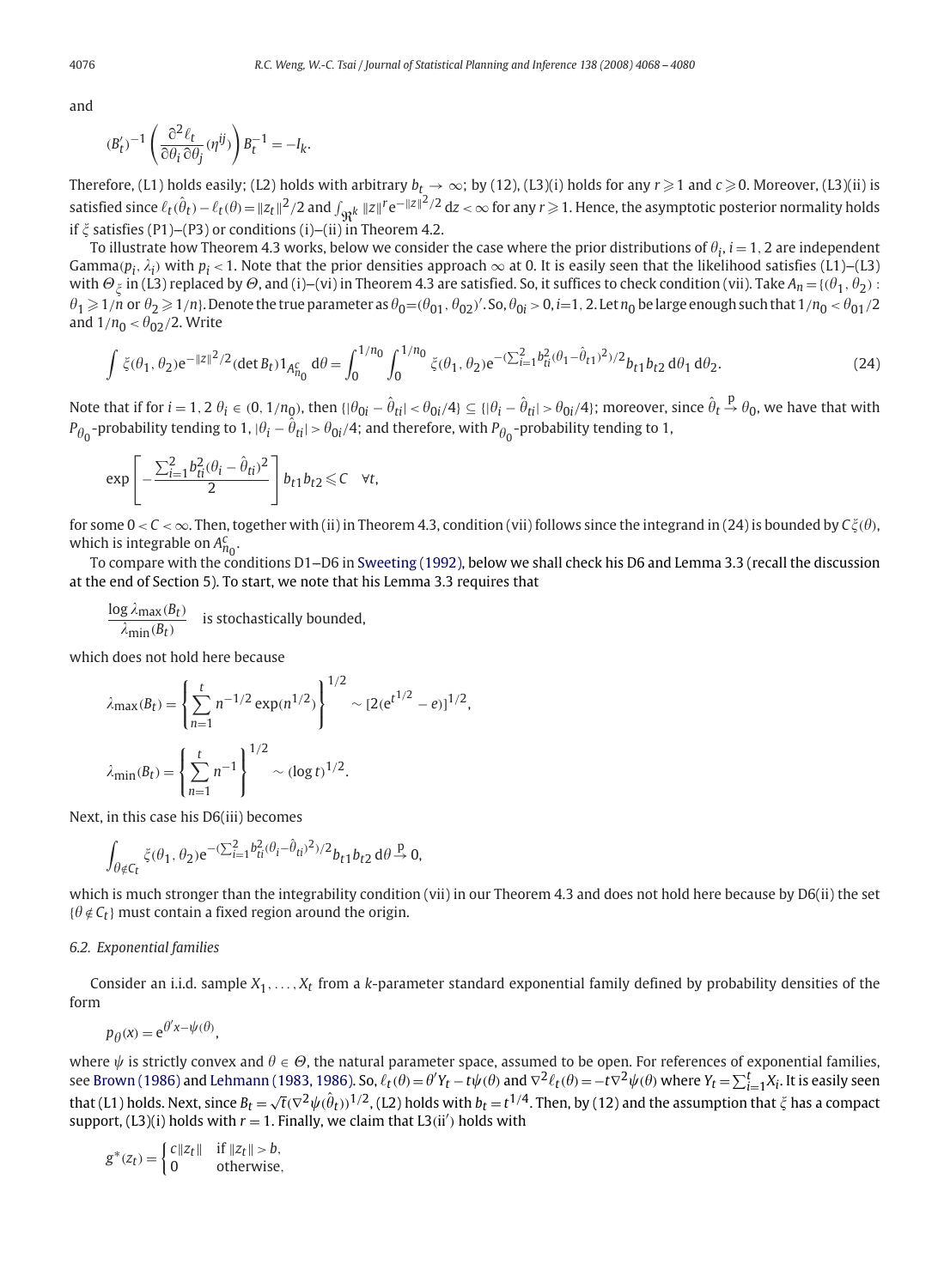where  $c$  is some positive constant and  $b=2[\lambda_{\max}(\nabla^2\psi(\theta_0))]^{1/2}.$  To see this, first observe that

$$
\int_{\Re^k} \|z\| e^{-g^*(z)} dz < M < \infty.
$$

Now it suffices to show that  $\ell_t(\hat\theta_t)-\ell_t(\theta)\!\geqslant\! g^*(z_t)$ . Apparently  $\ell_t(\hat\theta_t)-\ell_t(\theta)\!\geqslant\!0$  for all  $\theta\in\Theta.$  Next, note that

 $||z_t|| \ge b$  implies  $||\theta - \hat{\theta}_t|| > 2t^{-1/2}[\lambda_{\text{max}}(\nabla^2 \psi(\theta_0))/\lambda_{\text{max}}(\nabla^2 \psi(\hat{\theta}_t))]^{1/2}$ ,

which exceeds  $t^{-1/2}$  when  $t$  is sufficiently large; and moreover, for  $\|\theta-\hat\theta_t\|>t^{-1/2}$ , by concavity of  $\ell_t$  and Lemma 6.3 below we have

$$
\begin{aligned} \ell_t(\hat{\theta}_t) - \ell_t(\theta) &\geq \frac{1}{2} \inf_{\|u\|=1} \left\{ \left| \left( \nabla \ell_t \left( \hat{\theta}_t + \frac{t^{-1/2} u}{2} \right) \right)' u \right| \right\} \|\theta - \hat{\theta}_t\| \\ &= \frac{1}{2} \inf_{\|u\|=1} \left\{ \left| \left( \nabla \psi \left( \hat{\theta}_t + \frac{t^{-1/2} u}{2} \right) - \nabla \psi(\hat{\theta}_t) \right)' u \right| \right\} t \|\theta - \hat{\theta}_t\|. \end{aligned}
$$

Then, by mean value theorem the above line is bounded below by  $c||z_t||$ , for some  $c > 0$ . So, the desired result follows.

**Lemma 6.3.** *Suppose that f(x) is strictly convex* (*or concave*), *xm is its unique minimum* (*or maximum*), *and c is some fixed positive constant. Then*, *for all x such that x* − *xm* -*c*, *we have*

$$
|f(x)-f(x_m)| \geqslant \left(\frac{1}{2}\right)\inf_{\|u\|=1}\left\{\left|\left(\nabla f\left(x_m+\frac{cu}{2}\right)\right)' u\right|\right\}\|x-x_m\|.
$$

**Proof.** For the univariate case, we have

$$
|f(x) - f(x_m)| \ge |f(x) - f\left(x_m + \frac{x - x_m}{2}\right)|
$$
  
\n
$$
\ge \left| \left(\frac{d}{dx} f\left(x_m + \frac{x - x_m}{2}\right)\right) \left(x - x_m - \frac{c}{2}\right) \right|
$$
  
\n
$$
\ge \left| \left(\frac{d}{dx} f\left(x_m + \frac{c}{2} sgn(x - x_m)\right)\right) \frac{1}{2} (x - x_m) \right|.
$$

The result for multivariate cases follows analogously.  $\Box$ 

Note that the arguments above remain valid for any  $b_t$  satisfying  $b_t = o(t^{1/2})$  and  $b_t \to \infty$ . Note also that in the preceding paragraph the compactness of  $\Theta_{\xi}$  is only needed for checking (L3)(i), and (21) holds in this case; hence, we can extend the results to general priors by Theorems 4.2 and 4.3.

#### *6.3. Nonhomogeneous Poisson process*

Here we review the two-parameter nonhomogeneous Poisson process in [Sweeting \(1992\).](#page-12-0) To begin, assume that the intensity function is  $A(t)=\lambda e^{\mu+\lambda t}$  over the time interval, where  $\lambda>0$  and  $\mu$  are two unknown parameters, and that, over the time period (0, t),  $N_t$  events are observed by times  $x_1, \ldots, x_{N_t}$ . So, for each fixed t,  $N_t$  is a Poisson with mean  $\int_0^t \Lambda(s) \, ds$ . Letting  $\theta = (\lambda, \mu)'$ , then the loglikelihood function is  $\ell_t(\theta) = N_t(\log \lambda + \mu) + \lambda \sum_{i=1}^{N_t} x_i - e^{\mu}(e^{\lambda t} - 1)$ , with derivatives

$$
\nabla \ell_t(\theta) = \left( N_t / \lambda + \sum_{i=1}^{N_t} x_i - t e^{\mu + \lambda t}, N_t - e^{\mu} (e^{\lambda t} - 1) \right),
$$
\n(25)

$$
-\nabla^2 \ell_t(\theta) = \begin{pmatrix} N_t/\lambda^2 + t^2 e^{\mu + \lambda t} & t e^{\mu + \lambda t} \\ t e^{\mu + \lambda t} & e^{\mu} (e^{\lambda t} - 1) \end{pmatrix}.
$$
 (26)

Suppose that  $\theta$  satisfies  $P$  and  $P^*$ , and  $\Theta_\xi$  is compact. In the following we shall verify our conditions (L1)–(L3). First, choose  $B_t$  in (1) as

$$
B_t = \begin{pmatrix} b_{11} & b_{12} \\ 0 & b_{22} \end{pmatrix} = \begin{pmatrix} (N_t/\lambda_t^2 + t^2 e^{\hat{\mu}_t + \hat{\lambda}_t t})^{1/2} & t e^{\hat{\mu}_t + \hat{\lambda}_t t}/b_{11} \\ 0 & [det(-\nabla^2 \ell_t(\hat{\theta}_t))]^{1/2}/b_{11} \end{pmatrix}.
$$
 (27)

Setting  $\partial \ell_t / \partial \mu = 0$ , we obtain

$$
e^{\mu} = N_t / (e^{\lambda t} - 1). \tag{28}
$$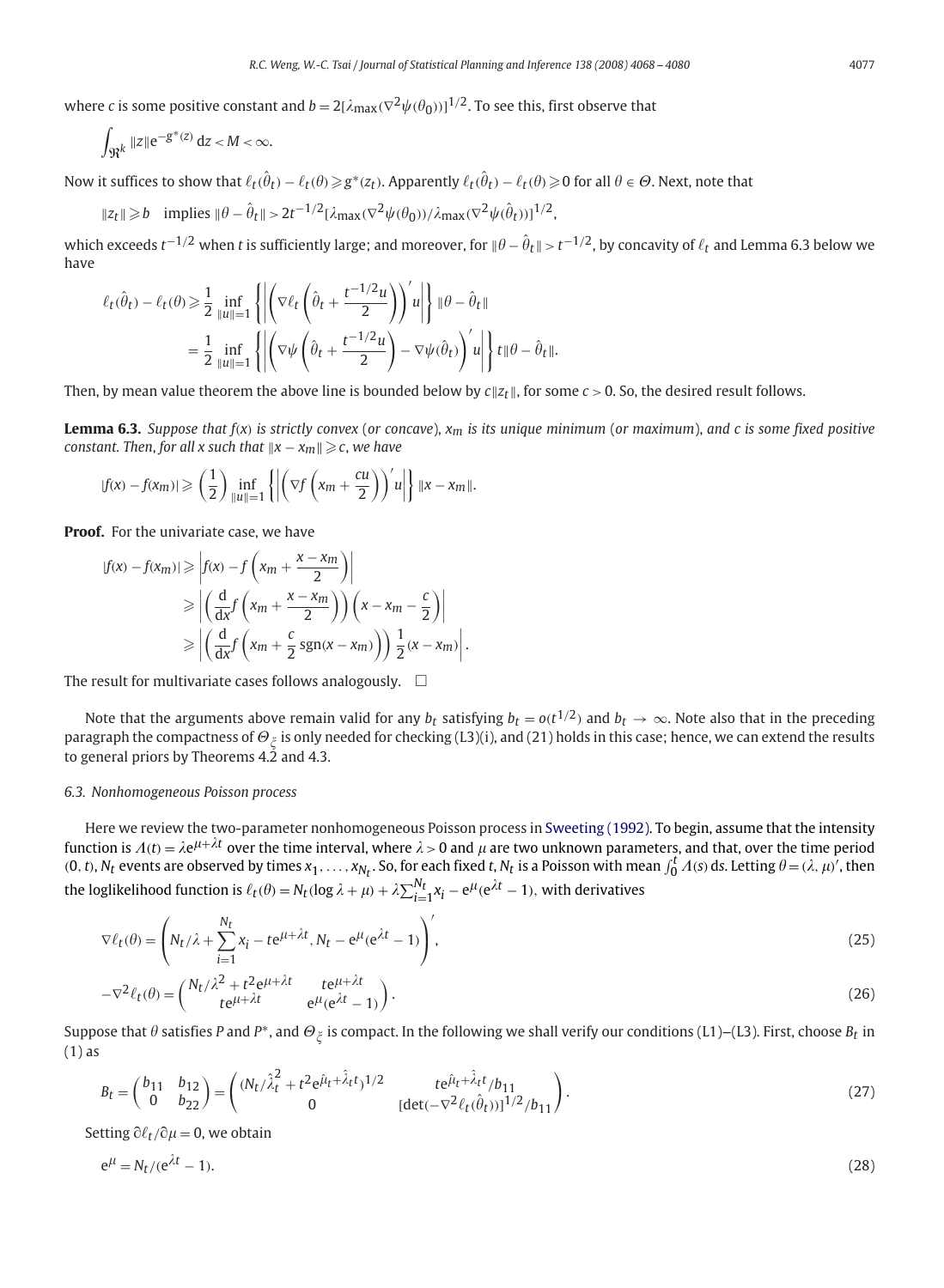Plugging this into  $\partial \ell_t / \partial \lambda$  leads to

$$
\frac{\partial \ell_t}{\partial \lambda} = N_t / \lambda + \sum_{i=1}^{N_t} x_i - t e^{\lambda t} N_t / (e^{\lambda t} - 1).
$$
\n(29)

Given data by time *t*, we have that  $\lim_{\lambda\to\infty}$   $\partial\ell_t/\partial\lambda = \sum_{i=1}^{N_t}x_i-tN_t$ , which is negative because  $x_{N_t}\leqslant t$  and  $x_i<$  t $\forall i<$   $N_t$ ; and that  $\lim_{\lambda\to 0+}\partial\ell_t/\partial\lambda=\sum_{i=1}^{N_t}x_i-tN_t/2$ , which tends to  $\infty$  w.p.1 ( $P_{\theta_0}$ ). Moreover, since (29) is strictly decreasing in  $\lambda$ , it has a unique root  $\hat{\lambda}_t$  > 0 w.p.1 under  $P_{\theta_0}$  for *t* sufficiently large. Then from (28),  $\hat{\mu}_t = \log\{N_t/(e^{\hat{\lambda}_t t}-1)\}$ . From (26) one can verify that, for *t*  $\sin$  sufficiently large,  $-\nabla^2\ell_t$  is positive definite at  $\hat{\theta}_t=(\hat{\lambda}_t,\hat{\mu}_t)'$ ; and therefore,  $\hat{\theta}_t$  is the unique MLE. The fact that  $\|B_t^{-1}\|\stackrel{\mathrm{p}}{\to} 0$  can be easily obtained by (26). For consistency of the MLE, we refer to [Keiding \(1974\).](#page-12-0) Hence, (L1) holds.

Next, for (L2) it suffices to show that the supremum (over  $\{\theta: \|z_t\| \leq b_t\}$ ) for each component of the matrix  $I_k + (B_t')^{-1}$  $((\partial^2 \ell_t/\partial \theta_i \partial \theta_j)(\eta^{ij}))B_t^{-1}$  converges to zero in  $P_{\theta_0}$ -probability. Define *U* as a 2  $\times$  2 matrix with *(i, j)*-component

$$
U_{ij} \equiv \frac{\partial^2 \ell_t(\eta^{ij})}{\partial \theta_i \partial \theta_j} - \frac{\partial^2 \ell_t(\hat{\theta}_t)}{\partial \theta_i \partial \theta_j}.
$$

So,f

$$
I_k + (B'_t)^{-1} \left( \frac{\partial^2 \ell_t}{\partial \theta_i \theta_j} (\eta^{ij}) \right) B_t^{-1} = (B'_t)^{-1} U B_t^{-1}.
$$
\n(30)

By Taylor expansions,

$$
U_{ij} = \ell_{t,ij1}(\omega^{ij})(\eta_1^{ij} - \hat{\lambda}_t) + \ell_{t,ij2}(\omega^{ij})(\eta_2^{ij} - \hat{\mu}_t),
$$
\n(31)

where  $\ell_{t,ijk}$  denote the third derivatives of  $\ell_t$  and  $\omega^{ij}$   $=$   $(\omega^{ij}_1,\omega^{ij}_2)'$  lies between  $\eta^{ij}$   $=$   $(\eta^{ij}_1,\eta^{ij}_2)'$  and  $\hat{\theta}_t$ . Simple calculations show that  $(\ell_{t,111}, \ell_{t,112}) = (t\ell_{t,11} + 2N_t/\lambda^3 + tN_t/\lambda^2, \ell_{t,11} + N_t/\lambda^2)$ , and for  $(i,j) \neq (1,1)$  the relation between  $(\ell_{t,ij1}, \ell_{t,ij2})$  and  $(\ell_{t,ij}, \ell_{t,ij})$  $t$  can be easily obtained. Then, some algebra yields the following expression for the (1,1)-component of the matrix  $(b_t')^{-1}Ub_t^{-1}$ :

$$
\begin{split} [(B'_t)^{-1}UB_t^{-1}]_{11} &= U_{11}/\ell_{t,11}(\hat{\theta}_t) \\ &= [\ell_{t,11}(\hat{\theta}_t)]^{-1} \{ (\eta_1^{ij} - \hat{\lambda}_t)[t\ell_{t,11}(\omega^{11}) + 2N_t/(\omega_1^{11})^3 + tN_t/(\omega_1^{11})^2] \\ &\quad + (\eta_2^{ij} - \hat{\mu}_t)[\ell_{t,11}(\omega^{11}) + N_t/(\omega_2^{11})^2] \}, \end{split} \tag{32}
$$

where  $|\eta_1^{ij} - \hat{\lambda}_t| \leq |\lambda - \hat{\lambda}_t|$  and  $|\eta_2^{ij} - \hat{\mu}_t| \leq |\mu - \hat{\mu}_t|$ . Since  $N_t/e^{\mu_0 + \lambda_0 t} \to 1$  a.e.  $P_{\theta_0}$ ,

$$
\{||z_t|| \leq a_t\} \text{ implies } |\lambda - \hat{\lambda}_t| \leq a_t \hat{\lambda}_t e^{-(\hat{\mu}_t + \hat{\lambda}_t t)/2} \text{ and } |\mu - \hat{\mu}_t| \leq a_t (1 + \hat{\lambda}_t t) e^{-(\hat{\mu}_t + \hat{\lambda}_t t)/2}.
$$
 (33)

So, together with (26), the right-hand side of (32) approaches 0 in  $P_{\theta_0}$ -probability over the supremum of the set { $\theta$  :  $\|z_t\|$   $\leqslant$  t}. Similar arguments apply to the other components of the matrix. So, (L2) holds with  $b_t = t$ .

Now consider (L3)(i). From (12) and (30), it suffices to show that each component of the matrix  $(B'_t)^{-1} U B_t^{-1}$  is bounded by  $||z_t||^S$  for some  $s \geqslant 1$  over the set  $\{||z_t|| \geqslant b_t\}$ . Here we consider the (1,2)-component of the matrix. Write

$$
\begin{split} [(B'_t)^{-1}UB_t^{-1}]_{12} &= (U_{12}b_{11} - U_{11}b_{21})/(b_{11}^2b_{22}) \\ &= [U_{12}\ell_{t,11}(\hat{\theta}_t) - U_{11}\ell_{t,21}(\hat{\theta}_t)]/\left[\ell_{t,11}(\hat{\theta}_t)\sqrt{\ell_{t,11}(\hat{\theta}_t)\ell_{t,22}(\hat{\theta}_t) - \ell_{t,12}^2(\hat{\theta}_t)}\right], \end{split}
$$

where  $U_{ij}$  are as in (31). Direct calculations yield the desired result, noting that for  $t$  sufficiently large, if  $t=b_t<$   $\|z_t\|\leqslant t^{-2}\mathrm{e}^{\lambda_0 t/2}$ , then from (33) there exist  $c_1>0$  and  $c_2>0$  such that  $t|\lambda-\hat\lambda_t|\leqslant c_1t^{-1}$  and  $|\mu-\hat\mu_t|\leqslant c_2t^{-1}$ ; and hence  $t$ e $\frac{(\eta_1^{ij}-\hat\lambda_t)t}{\leqslant} \leqslant \|z_t\|.$  Moreover, if  $||z_t|| > t^{-2}e^{\lambda_0 t/2}$ , then by the assumption that ξ has a bounded support,  $te^{(\eta_1^{\it i}-\hat\lambda_t)t}$ ≤  $||z_t||^s$  for some *s* ≥ 1. The same arguments can be applied to the other components of the matrix. Hence,  $(L3)(i)$  holds with  $r = s$ .

For (L3)(ii), first we let  $0 < \lambda_1 < \lambda_0$ ; and define the regions  $R_{1t} = \{\theta : \lambda \leq \lambda_1\}$ ,  $R_{2t} = \{\theta : \lambda > \lambda_1 \text{ and } (\mu - \mu_0) + (\lambda - \lambda_0)t < ct\}$ , and  $R_{3t} = \{\theta : \lambda > \lambda_1 \text{ and } (\mu - \mu_0) + (\lambda - \lambda_0)t \geq ct\}$ , where *c* can be chosen so that  $\ell_t$  is concave over  $R_{2t}$ . Actually, the idea of choosing such regions is from [Sweeting \(1992\).](#page-12-0) Since  $\ell_t(\hat\theta_t)-\ell_t(\theta)\geqslant\ell_t(\theta_0)-\ell_t(\theta)$ , it suffices to find suitable lower bounds on either  $\ell_t(\hat{\theta}_t) - \ell_t(\theta)$  or  $\ell_t(\theta_0) - \ell_t(\theta)$ . Then we claim that (L3)(ii) holds with

$$
g(t, \theta) = \begin{cases} C\|B_t(\theta - \hat{\theta}_t)\| & \text{if } \theta \in R_{2t} \cup R_{3t}, \\ e^{\lambda_0 t/2} & \text{if } \theta \in R_{1t}, \end{cases}
$$
(34)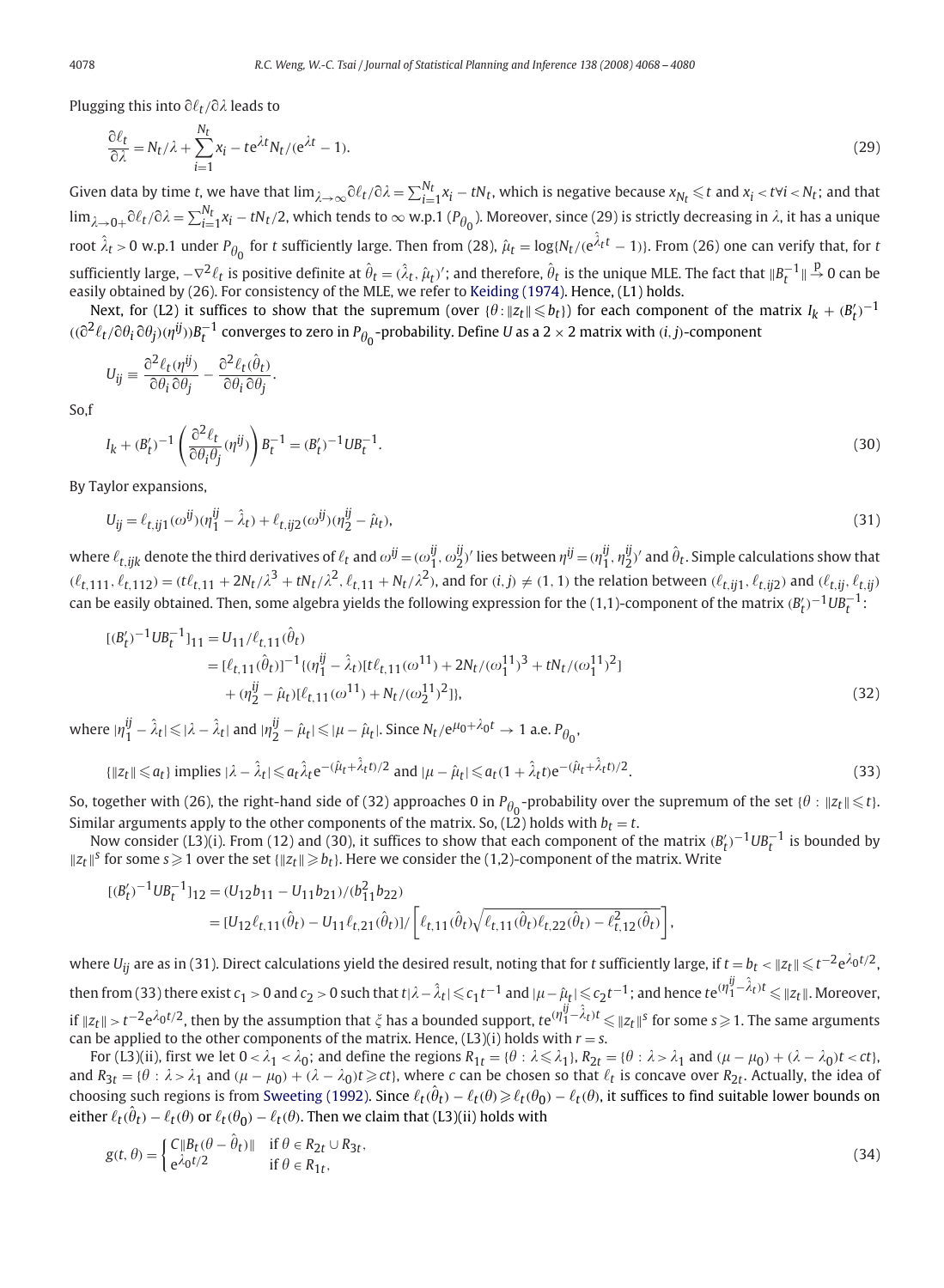

**Fig. 1.** Contour and 3D plots of a loglikelihood function.

where  $C$  is some positive constant. Since det  $B_t$  is of order  $\exp(\lambda_0 t)$  and  $\Theta_\xi$  is compact, it is easily seen that (det  $B_t$ )  $\|z_t\|$   $\exp\{-g(t,\theta)\}$ is uniformly integrable in  $t$  and  $\int_{\Theta_{\xi}^{\times}}(\det B_{t})\|z_{t}\|^{s}\exp\{-g(t,\theta)\}\,\mathrm{d}\theta < M < \infty.$  So, it now suffices to show that  $\ell_{t}(\hat{\theta}_{t})-\ell_{t}(\theta)\!\geqslant\! g(t,\theta).$ For  $R_{1t}$ , with  $N_t$  replaced by its asymptotic expectation  $e^{\mu_0+\lambda_0t}$ , it can be shown that  $\ell_t(\theta)-\ell_t(\theta_0)\leqslant -c_0e^{\lambda_0t}$  over  $R_{1t}$ . Next, consider  $R_{2t}$ . Using the arguments in Lemma 2.2 of [Sweeting \(1992\)](#page-12-0) but with  $c_t$  there replaced by a constant  $c'_0$ , we obtain

$$
\ell_t(\hat{\theta}_t) - \ell_t(\theta) \ge \frac{c_0''}{4} \|B_t(\theta - \hat{\theta}_t)\| = \frac{c_0''}{4} \|Z_t\|
$$
\n(35)

for  $\theta \in R_{2t} - \{z_t : ||z_t|| \leqslant c_0''\}$ . Finally, we consider the region  $R_{3t}$ . Given  $\theta^\circ = (\lambda^\circ, \mu^\circ)' \in R_{3t}$ , denote  $\theta^b = (\lambda^b, \mu^b)'$  as the intersection of  $\lambda = \lambda^{\circ}$  and  $(\mu - \mu_0) + (\lambda - \lambda_0)t = ct$ ; therefore,  $\mu^{\circ} > \mu^b$ . Now, in view of

$$
\ell_t(\hat{\theta}_t) - \ell_t(\theta^\diamond) = [\ell_t(\hat{\theta}_t) - \ell_t(\theta^b)] + [\ell_t(\theta^b) - \ell_t(\theta^\diamond)],
$$

(35), and the triangular inequality, it suffices to show that

$$
\ell_t(\theta^b) - \ell_t(\theta^{\diamond}) \geq c_0''' \|B_t(\theta^b - \theta^{\diamond})\|.
$$

To prove the above inequality, we first observe from (25) that

$$
-\frac{\partial \ell_t}{\partial \mu}(\theta) \geq e^{\mu_0 + \lambda_0 t + ct} (1 - e^{-\lambda_1 t}) - N_t,
$$

for  $\theta \in R_{3t}$ , where the right-hand side exceeds  $[\text{tr}(B_t'B_t)]^{1/2}$  with  $P_{\theta_0}$ -probability tending to 1. Therefore,

$$
\ell_t(\theta^b) - \ell_t(\theta^{\diamond}) = \frac{\partial \ell_t}{\partial \mu}(\theta^{\sharp})(\theta^b - \theta^{\diamond}) \geqslant [\text{tr}(B_t^{\prime}B_t)]^{1/2} \|\theta^b - \theta^{\diamond}\| \geqslant \|B_t\| \|\theta^b - \theta^{\diamond}\|.
$$

Thus, from Theorem 4.1, if the prior satisfies conditions  $(P1)$ – $(P3)$  then asymptotic posterior normality holds. We note, however, that with the choice of  $g(t, \theta)$  in (34), one cannot verify (21), so conditions (iv) and (vi) of Theorems 4.2 and 4.3, respectively, will fail to hold.

To gain more idea on the behavior of the loglikelihood function, we take  $(\lambda_0,\mu_0)$  =  $(0.5,2.0)$  and generate a nonhomogeneous Poisson process over the time period *(*0*,* 8*)*. The resulting loglikelihood function based on simulated data is

$$
397(\mu + \log \lambda) + 2446.3\lambda - e^{\mu}(e^{8\lambda} - 1),
$$

and the maximum likelihood estimate is  $(\hat{\lambda}_t,\hat{\mu}_t)$  = (0.504, 1.965). Fig. 1 shows the contour and three-dimensional plots of the loglikelihood function. These plots give some insight for the selection of regions  $R_{it}$  in verifying L3(ii).